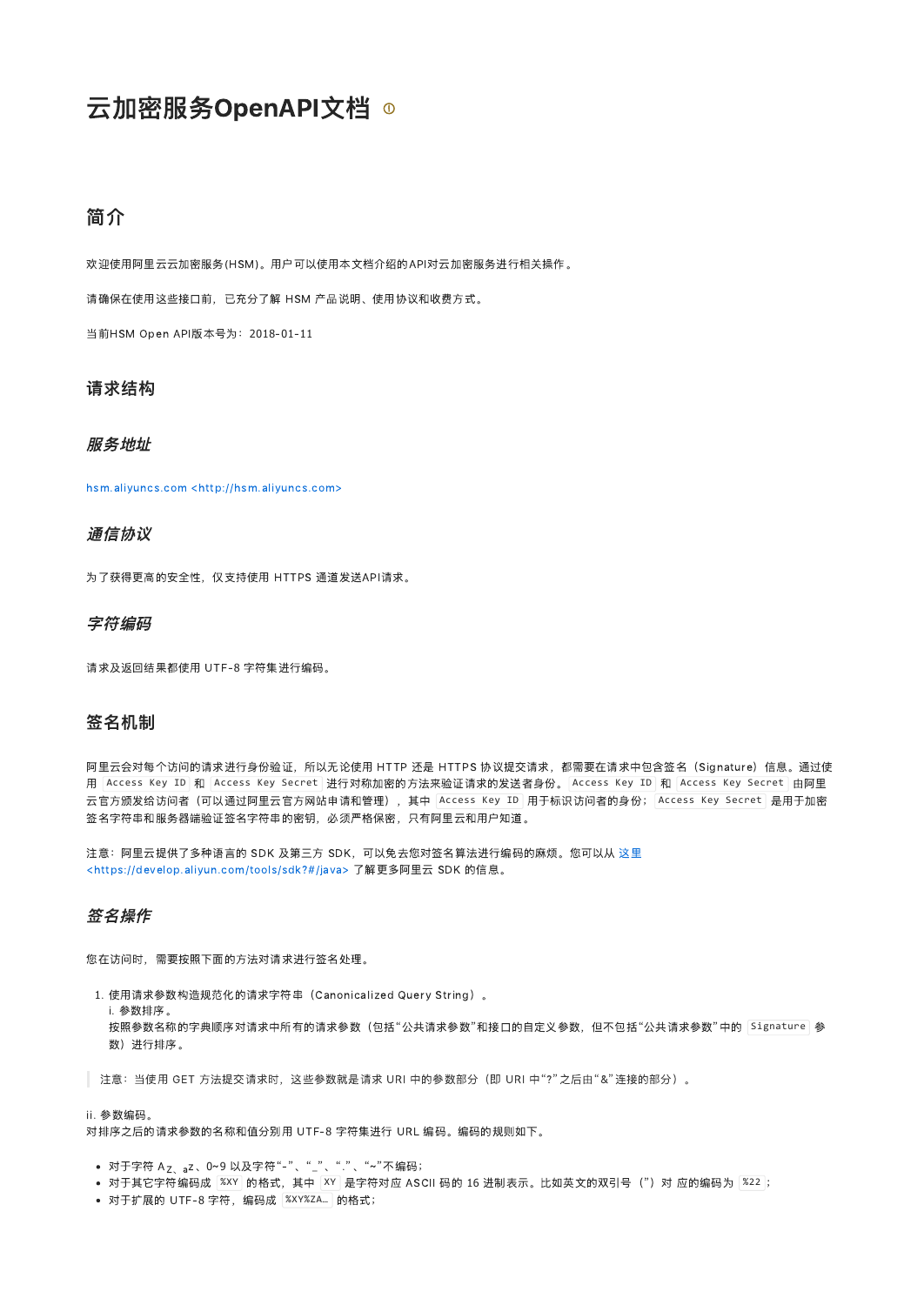```
英文空格( )要编码成 |%20 ,而不是加号(+)。
```
该编码方式和一般采用的 |application/x-www-form-urlencoded | MIME 格式编码算法(比如 Java 标准库中的 |java.net.URLEncoder |的 | 实现)相似,但又有所不同。实现时,可以先用标准库的方式进行编码,然后把编码后的字符串中加号(+)替换成 |<sup>%20 |</sup>、星号(\*)替换成 %2A 、 %7E 替换回波浪号(~),即可得到上述规则描述的编码字符串。这个算法可以用下面的 percentEncode 方法来实现:

```
private static final String ENCODING = "UTF‐8";
private static String percentEncode(String value) throws UnsupportedEncodingException {
   return value != null ? URLEncoder.encode(value, ENCODING).replace("+", "%20").replace("*", "%2A").replace("%7
E", "~") : null;
}
```
iii. 将编码后的参数名称和值用英文等号 (=) 进行连接。 iv. 将等号连接得到的参数组合按步骤 <sup>i</sup> 排好的顺序依次使用"&"符号连接,即得到规范化请求字符串。 2. 将上一步构造的规范化字符串按照下面的规则构造成待签名的字符串。

```
StringToSign=
HTTPMethod + "&" +
percentEncode("/") + "&" +
percentEncode(CanonicalizedQueryString)
```
其中:

- HTTPMethod  是提交请求用的 HTTP 方法,比如 GET。
- 是按照步骤 <sup>1</sup>.i 中描述的 URL 编码规则对字符 "/" 进行编码得到的值,即 %2F。 percentEncode("/")
- percentEncode(CanonicalizedQueryString) 是对步骤 1 中构造的规范化请求字符串按步骤 1.ii 中描述的 URL 编码规则编码后得到的字符 串。

3.按照 RFC2104 的定义,计算待签名字符串 StringToSign 的 HMAC 值。

│ 注意:计算签名时使用的 Key 就是您持有的 Access Key Secret 并加上一个"&"字符(ASCII:38),使用的哈希算法是 SHA1。

4.按照 Base64 编码规则把上面的 HMAC 值编码成字符串,即得到签名值(Signature)。 5.将得到的签名值作为 Signature 参数添加到请求参数中, 即完成对请求签名的过程。

```
注意: 得到的签名值在作为最后的请求参数值提交给 ECS 服务器时, 要和其它参数一样, 按照 RFC3986
<https://tools.ietf.org/html/rfc3986> 的规则进行 URL 编码。
```
#### 示例

以 DescribeRegions 为例, 假设使用的 Access Key Id 为 testid , Access Key Secret 为 testsecret 。 那么签名前的请求 URL 为:

http://ecs.aliyuncs.com/?TimeStamp=2016‐02‐23T12:46:24Z&Format=XML&AccessKeyId=testid&Action=DescribeRegions&Signatu reMethod=HMAC‐SHA1&SignatureNonce=3ee8c1b8‐83d3‐44af‐a94f‐4e0ad82fd6cf&Version=2014‐05‐26&SignatureVersion=1.0

计算得到的待签名字符串 StringToSign 为:

```
GET&%2F&AccessKeyId%3Dtestid&Action%3DDescribeRegions&Format%3DXML&SignatureMethod%3DHMAC‐SHA1&SignatureNonce%3D3ee8
c1b8‐83d3‐44af‐a94f‐4e0ad82fd6cf&SignatureVersion%3D1.0&TimeStamp%3D2016‐02‐23T12%253A46%253A24Z&Version%3D2014‐05‐2
6
```
因为 Access Key Secret 为 testsecret , 所以用于计算 HMAC 的 Key 为 testsecret& , 计算得到的签名值为:

将签名作为 Signature 参数加入到 URL 请求中, 最后得到的 URL 为: CT9X0VtwR86fNWSnsc6v8YGOjuE=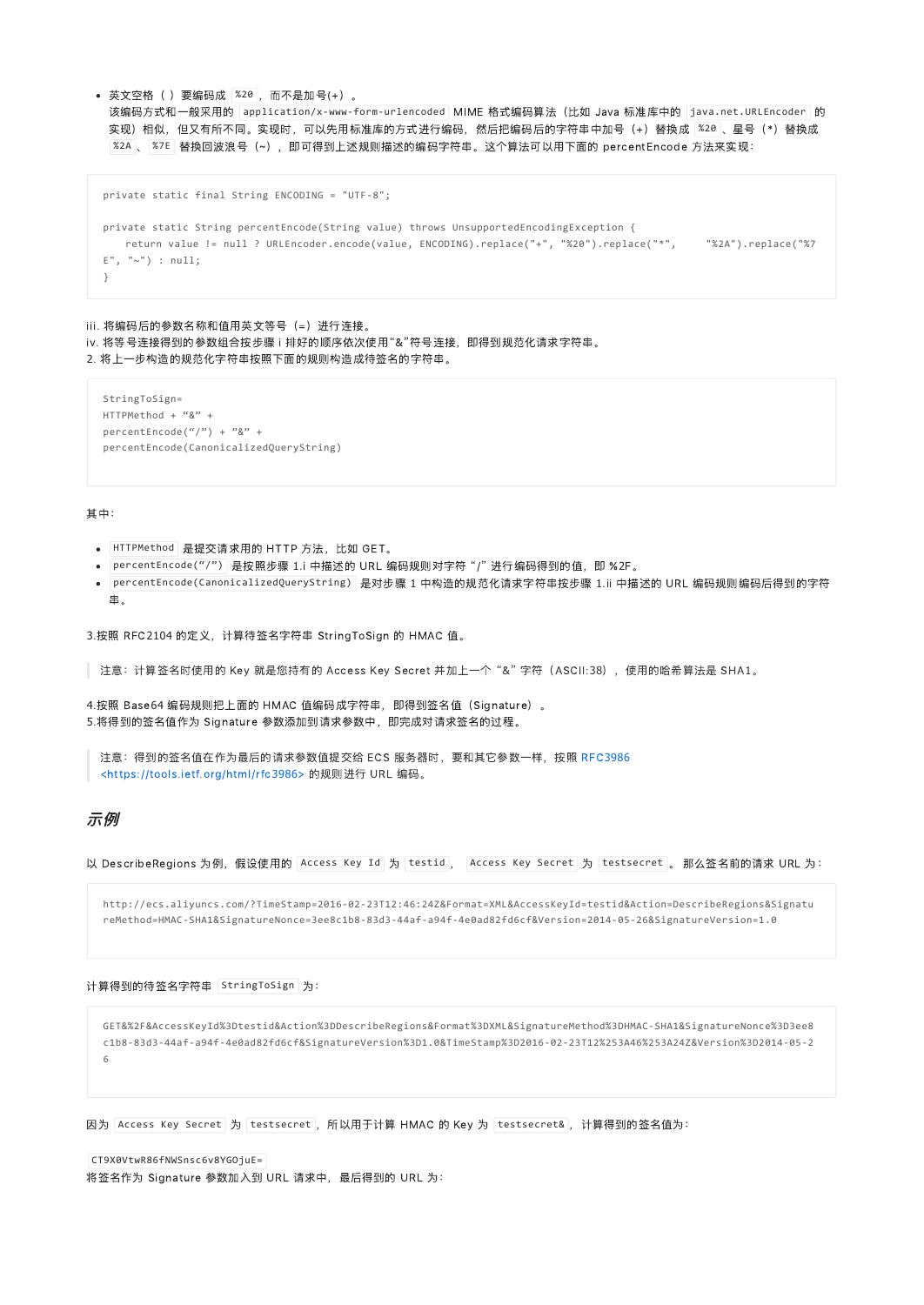http://ecs.aliyuncs.com/?SignatureVersion=1.0&Action=DescribeRegions&Format=XML&SignatureNonce=3ee8c1b8‐83d3‐44af‐a9 4f‐4e0ad82fd6cf&Version=2014‐05‐26&AccessKeyId=testid&Signature=CT9X0VtwR86fNWSnsc6v8YGOjuE%3D&SignatureMethod=HMAC‐ SHA1&TimeStamp=2016‐02‐23T12%3A46%3A24Z

## 公共参数

公共参数指的是所有接口调用都需要用到的参数,包含公共请求参数和公共返回参数两种。

## 公共请求参数

公共请求参数是指每个接口都需要使用到的请求参数。

| 名称                   | 类型     | 是否必须 | 描述                                                                                                                                       |
|----------------------|--------|------|------------------------------------------------------------------------------------------------------------------------------------------|
| Format               | String | 否    | 返回值的类型, 支持 JSON 与 X<br>ML。默认为 XML。                                                                                                       |
| Version              | String | 是    | API 版本号, 为日期形式: YYYY-<br>MM-DD, 本版本对应为2018-01-<br>11                                                                                     |
| AccessKeyId          | String | 是    | 阿里云颁发给用户的访问服务所用<br>的密钥 ID。                                                                                                               |
| Signature            | String | 是    | 签名结果串,关于签名的计算方<br>法,请参见签名机制。                                                                                                             |
| SignatureMethod      | String | 是    | 签名方式, 目前支持 HMAC-SHA<br>1 <sub>o</sub>                                                                                                    |
| Timestamp            | String | 是    | 请求的时间戳。日期格式按照 ISO<br>8601 标准表示, 并需要使用 UTC<br>时间。格式为: YYYY-MM-DDT<br>hh:mm:ssZ例如, 2014-05-26T1<br>2:00:00Z (为北京时间 2014年5<br>月26日20点0分0秒)。 |
| SignatureVersion     | String | 是    | 签名算法版本,目前版本是 1.0。                                                                                                                        |
| SignatureNonce       | String | 是    | 唯一随机数,用于防止网络重放攻<br>击。用户在不同请求间要使用不同<br>的随机数值                                                                                              |
| ResourceOwnerAccount | String | 否    | 本次 API 请求访问到的资源拥有<br>者账户,即登录用户名。<br>此参数的使用方法, 详见< 借助 R<br>AM 实现子账号对主账号的资源访<br>问 >, (只能在 RAM 中可对资源<br>进行授权的 Action 中才能使用此<br>参数,否则访问会被拒绝) |

## 示例

```
https://hsm.aliyuncs.com/
?Format=xml
&Version=2018‐01‐11
&Signature=Pc5WB8gokVn0xfeu%2FZV%2BiNM1dgI%3D
&SignatureMethod=HMAC‐SHA1
&SignatureNonce=15215528852396
&SignatureVersion=1.0
&AccessKeyId=key‐test
&Timestamp=2012‐06‐01T12:00:00Z
…
```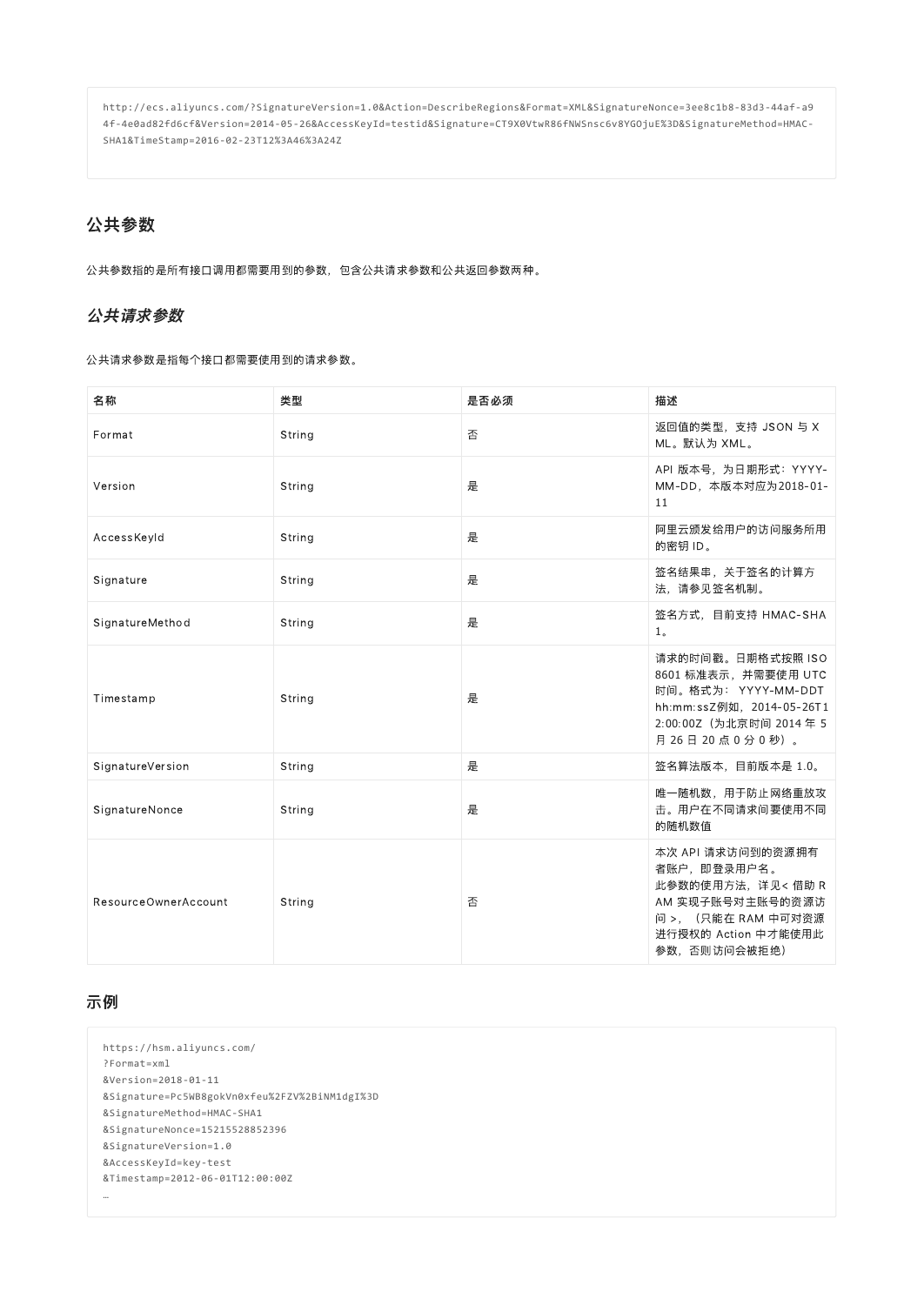## 公共返回参数

用户发送的每次接口调用请求,无论成功与否,系统都会返回一个唯一识别码 RequestId 给用户。

## 示例

XML 示例

```
<?xml version="1.0" encoding="UTF‐8"?>
<!‐‐结果的根结点‐‐>
<接口名称+Response>
<!‐‐返回请求标签‐‐>
<RequestId>4C467B38‐3910‐447D‐87BC‐AC049166F216</RequestId>
<!‐‐返回结果数据‐‐>
</接口名称+Response>
```
JSON 示例

```
{
"RequestId": "4C467B38‐3910‐447D‐87BC‐AC049166F216",
/* 返回结果数据 */
}
```
## 返回结果

调用 API 服务后返回数据采用统一格式:

返回的 HTTP 状态码为 2xx,代表调用成功。 返回的 HTTP 状态码为 4xx 或 5xx,代表调用失败。 调用成功返回的数据格式主要有 XML 和 JSON 两种,外部系统可以在请求时传入参数来制定返回的数据格式,默认为 XML 格式。

本文档中的返回示例为了便于用户查看,做了格式化处理,实际返回结果是没有进行换行、缩进等处理的。

#### 成功结果

XML 示例

```
<RenewInstanceResponse>
 <RequestId>4C467B38‐3910‐447D‐87BC‐AC049166F216</RequestId>
</RenewInstanceResponse>
```
JSON 示例

```
{
   "RequestId":"4C467B38‐3910‐447D‐87BC‐AC049166F21
6"
}
```
错误结果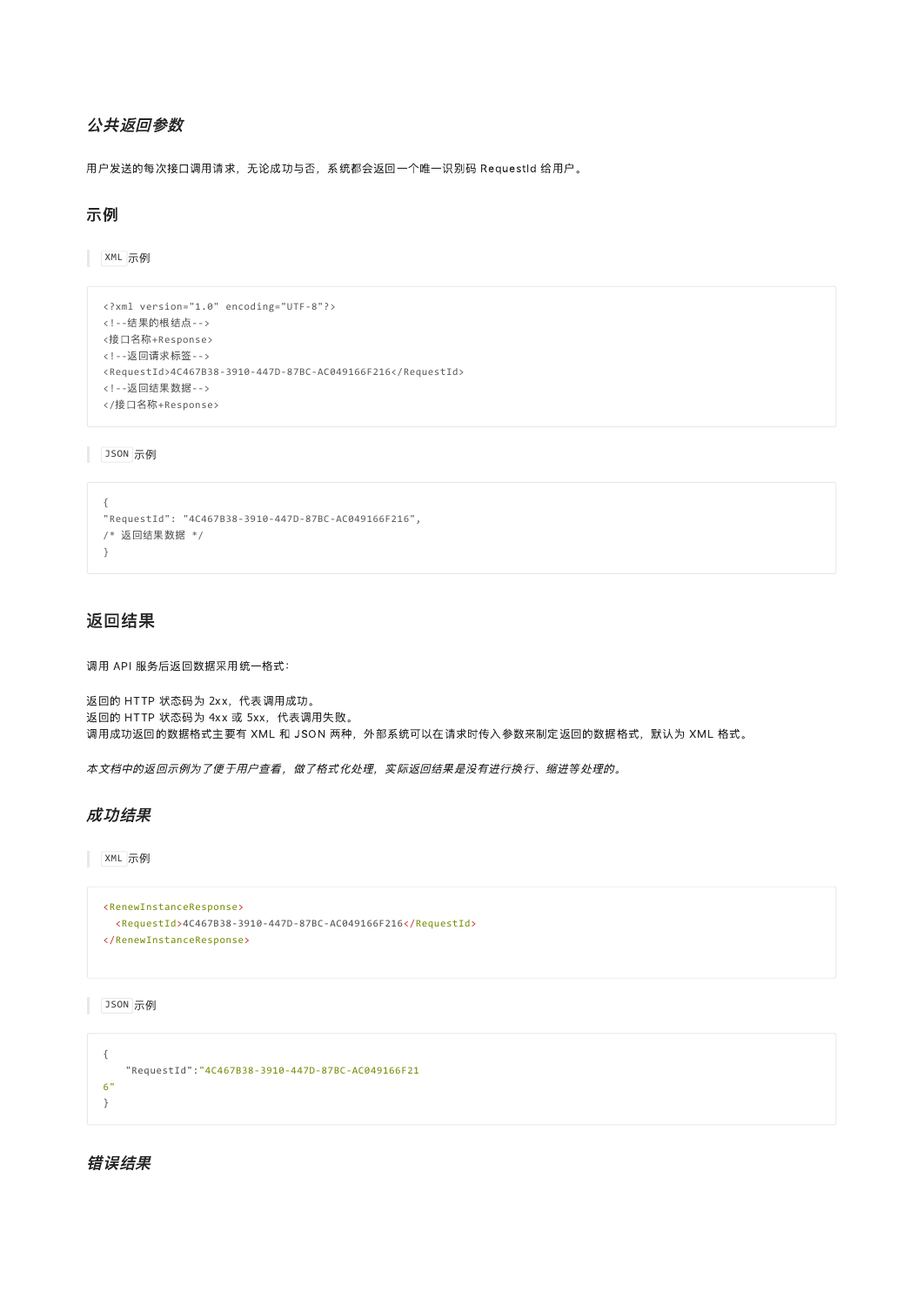调用接口出错后,将不会返回结果数据。调用方可根据每个接口对应的错误码以及下述 公共错误码 来定位错误原因。 当调用出错时,HTTP 请求返 回一个 4xx 或 5xx 的 HTTP 状态码。返回的消息体中是具体的错误代码及错误信息。另外还包含一个全局唯一的请求 ID: RequestId 和一个您该次请求访问的站点 ID: HostId。在调用方找不到错误原因时,可以联系阿里云客服,并提供该 HostId 和 RequestId, 以便我们尽快帮您解决问题。

XML 示例

```
<Error>
 <RequestId>F97385E8‐BA30‐4035‐BF42‐06AB2C313EDD</RequestId>
 <HostId>hsm.aliyuncs.com</HostId>
 <Code>InvalidParameter.OwnerId</Code>
 <Message>OwnerId does not belong to this bid</Message>
</Error>
```
JSON 示例

```
{
   "Code":"InvalidParameter.OwnerId",
   "HostId":"hsm.aliyuncs.com",
   "Message":"OwnerId does not belong to this bid",
   "RequestId":"A0DC172C‐D3F8‐42E2‐A42E‐082D35AF281
4"
}
```
#### 公共错误码

请参照: 公共错误码表 <https://error-center.aliyun.com/status/product/Public>

## 使用 RAM 管理 API

#### 借助 RAM 实现子账号对主账号的加密实例资源访问

用户创建的加密实例,都是该用户自己拥有的资源。默认情况下,用户对自己的资源拥有完整的操作权限,可以使用本文档中列举的所有配置类API 对资源进行操作。

但在主子账号的场景下,子账号刚创建时是没有资格去操作主账号的资源的。需要通过 RAM 授权的方式,给予子账号操作主账号资源的权限。

在了解如何使用 RAM 来授权和访问加密实例之前,请确保您已详细阅读了 RAM 产品文档 [<https://help.aliyun.com/product/](https://help.aliyun.com/product/28625.html)28625.html> 和 API 文档 [<https://help.aliyun.com/document\\_detail/](https://help.aliyun.com/document_detail/28672.html)28672.html> 。

如果您不需要跨账户进行加密实例资源的授权和访问,您可以跳过此章节。跳过这些部分并不影响您对文档中其余部分的理解和使用。

RAM 中可对加密资源进行授权的 Action

| <b>Action</b>     | 描述             |
|-------------------|----------------|
| DescribeInstances | 获取加密机实例列表      |
| ModifyInstance    | 更新加密实例信息。      |
| ConfigNetwork     | 配置加密实例的网络信息    |
| ConfigWhiteList   | 配置加密实例的访问白名单   |
| DescribeRegions   | 查询支持加密服务的区域列表。 |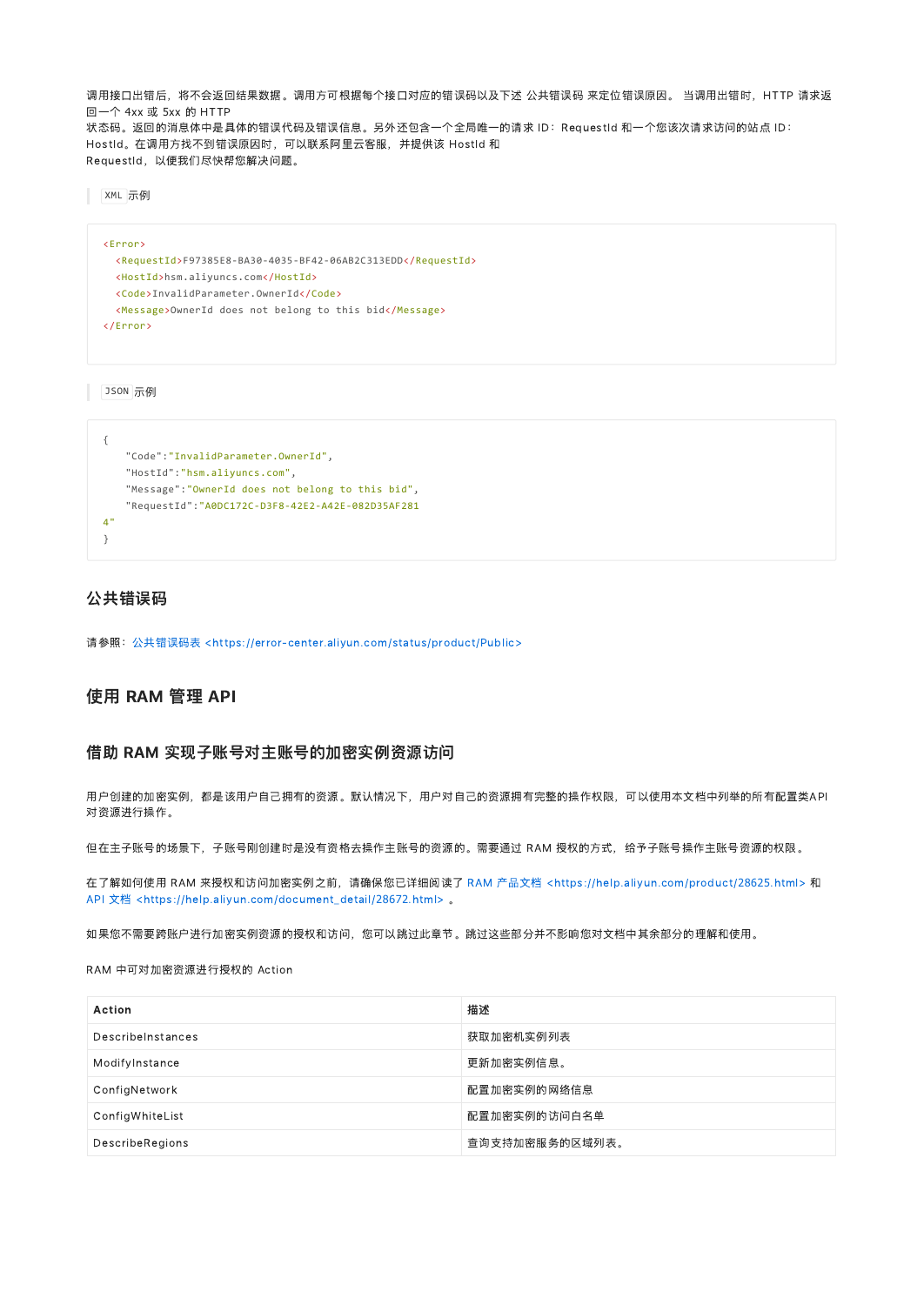# API概览

本页面汇总了云加密服务HSM 所有可调用 API,具体接口信息请参阅相关文档。

专有网络(VPC)相关的接口,请参阅专有网络VPC的API参考 [<https://help.aliyun.com/document\\_detail/](https://help.aliyun.com/document_detail/34962.html)34962.html> 。

## 服务操作接口

| <b>API</b>      | 描述             |
|-----------------|----------------|
| DescribeRegions | 查询支持加密服务的区域列表。 |
| CreateInstance  | 创建加密服务实例       |
| Renewinstance   | 加密实例续费         |
| ReleaseInstance | 释放加密实例。        |

## 配置操作接口

| <b>API</b>        | 描述           |
|-------------------|--------------|
| DescribeInstances | 获取加密机实例列表    |
| ModifyInstance    | 更新加密实例信息。    |
| ConfigNetwork     | 配置加密实例的网络信息  |
| ConfigWhiteList   | 配置加密实例的访问白名单 |

## DescribeRegions

## API名称

DescribeRegions

### 描述

查询支持加密服务的区域列表。

## 请求参数

| 参数名称   | 字符类型   | 是否必填 | 示例值             | 描述      |
|--------|--------|------|-----------------|---------|
| Action | String | ᇨ    | DescribeRegions | 系统规定参数。 |

## 返回参数

| 参数名称               | 字符类型   | 示例值                                      | 描述    |
|--------------------|--------|------------------------------------------|-------|
| RequestId          | String | 4C467B38-3910-447D-87BC-A<br>C049166F216 | 请求ID。 |
| Regions            |        |                                          | 区域列表  |
| $\vdash$ -RegionId | String | cn-hangzhou                              | 区域ID。 |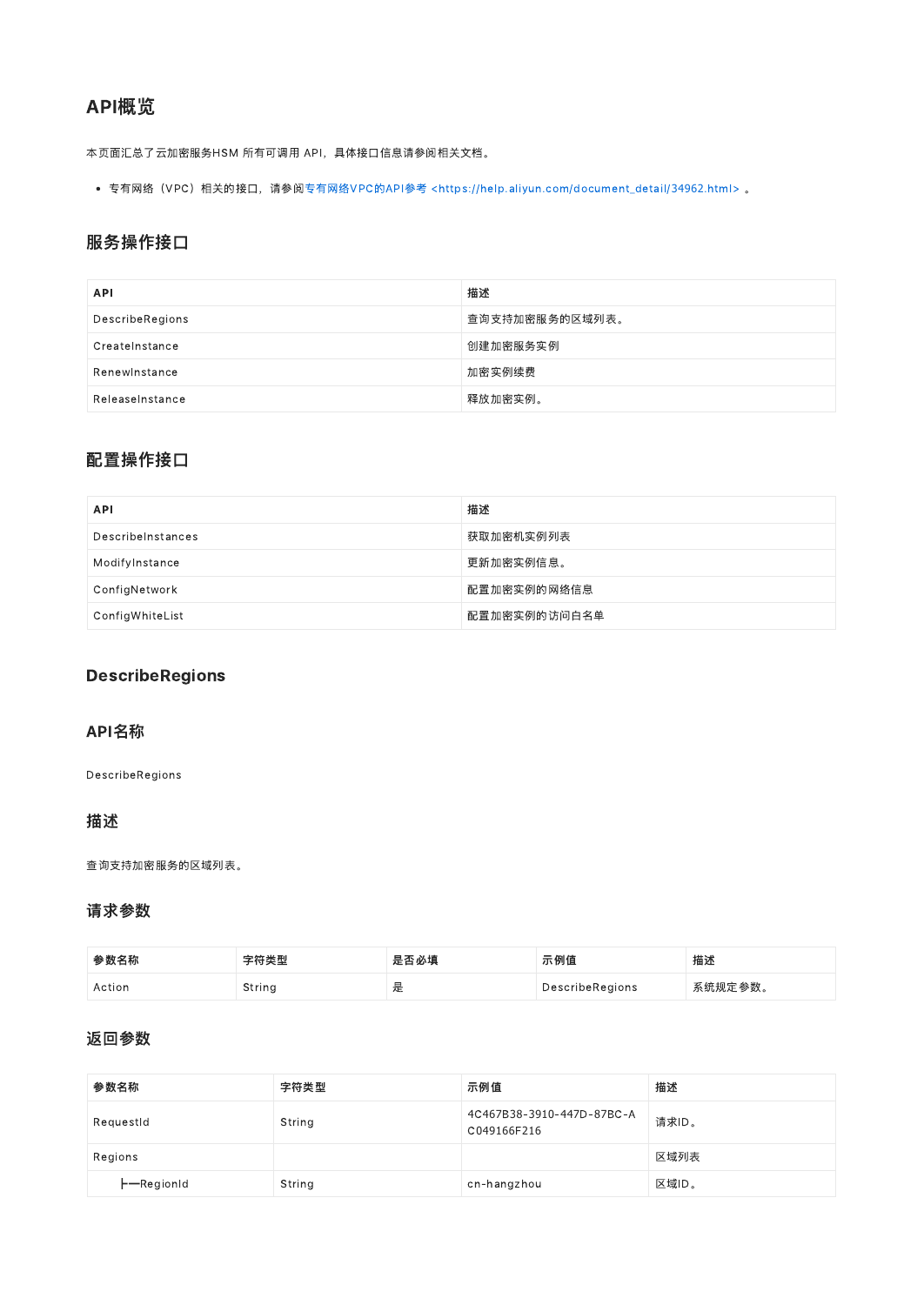| 参数名称       | 字符类型   | 示例值           | 描述     |
|------------|--------|---------------|--------|
| $-$ Zones  |        |               | 可用区列表。 |
| $-$ Zoneld | String | cn-hangzhou-a | 可用区ID。 |

## 示例

## 请求示例

/?Action=DescribeRegions &<公共请求参数>

## 正常返回示例

XML 格式

```
<DescribeRegionsResponse>
 <RequestId>E8FF312E‐6238‐4421‐8C3F‐B8FAC71F4E11</RequestId>
 <Regions>
   <Region>
     <RegionId>cn‐beijing</RegionId>
     <Zones>
       <Zone>
         <ZoneId>cn‐beijing‐a</ZoneId>
       </Zone>
     </Zones>
   </Region>
   <Region>
     <RegionId>cn‐hangzhou</RegionId>
     <Zones>
      <Zone>
         <ZoneId>cn‐hangzhou‐a</ZoneId>
       </Zone>
     </Zones>
   </Region>
 </Regions>
</DescribeRegionsResponse>
```
## JSON 格式

```
\{"Regions":[
      {
          "RegionId":"cn‐beijing",
          "Zones":[{
             "ZoneId":"cn‐beijing‐a"
          }]
      },
       {
          "RegionId":"cn‐hangzhou",
          "Zones":[{
              "ZoneId":"cn‐hangzhou‐a"
          }]
      }
   ],
   "RequestId":"C027D0F6‐21EC‐4BF9‐87E1‐C2BD0B0F2B7
1"
}
```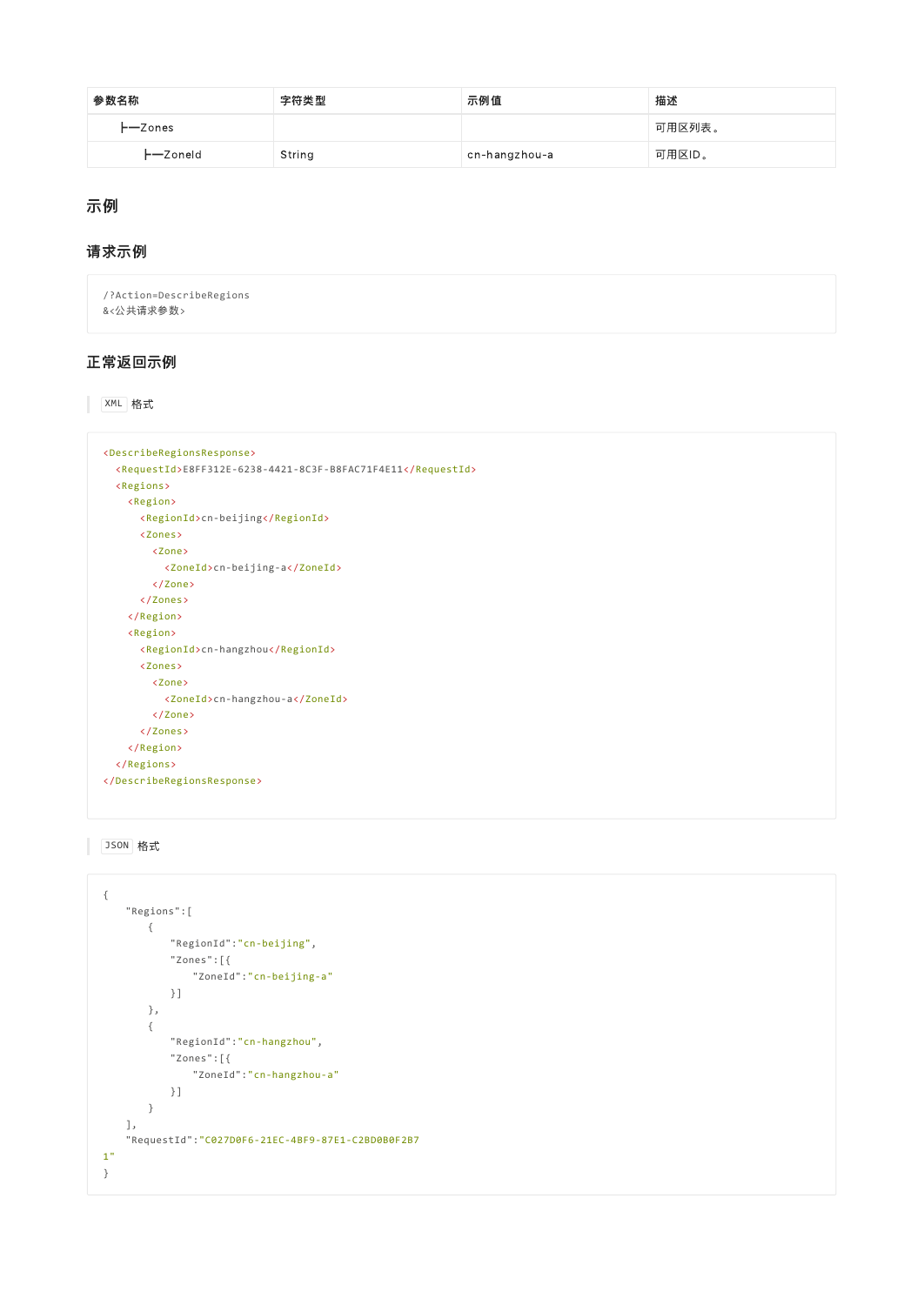#### 异常返回示例

XML 格式

```
<Error>
 <RequestId>E5715E78‐11A9‐44CD‐A053‐72ED615AE8AA</RequestId>
 <HostId>hsm.aliyuncs.com</HostId>
 <Code>NoPermission.Error</Code>
 <Message>caller has no permission</Message>
</Error>
```
JSON 格式

```
{
   "Code":"NoPermission.Error",
   "HostId":"hsm.aliyuncs.com",
   "Message":"caller has no permission",
   "RequestId":"E5139FBC‐CB0A‐4F12‐81C2‐81750DEE3D3
F"
}
```
## 错误码

| 错误代码                  | 错误信息                                                                 | HTTP 状态码 | 说明          |
|-----------------------|----------------------------------------------------------------------|----------|-------------|
| InvalidApiParam.Error | api param is invalid.                                                | 400      | API参数有误     |
| NoPermission.Error    | caller has no permission.                                            | 403      | 账号无权限调用该API |
| InternalError         | The request processing has fa<br>iled due to some unknown err<br>or. | 500      | 内部出错        |

### **CreateInstance**

#### API名称

**CreateInstance** 

## 描述

开通加密服务,只有开通加密服务后,才能进行相应的配置操作。

- 加密服务属于预付费服务,开通时会自动扣款,请保证账户余额充足
- 用户可以选择按月、按年两种模式购买

## 请求参数

| 参数名称   | 字符类型   | 是否必填 | 示例值            | 描述      |
|--------|--------|------|----------------|---------|
| Action | String | 是    | CreateInstance | 系统规定参数。 |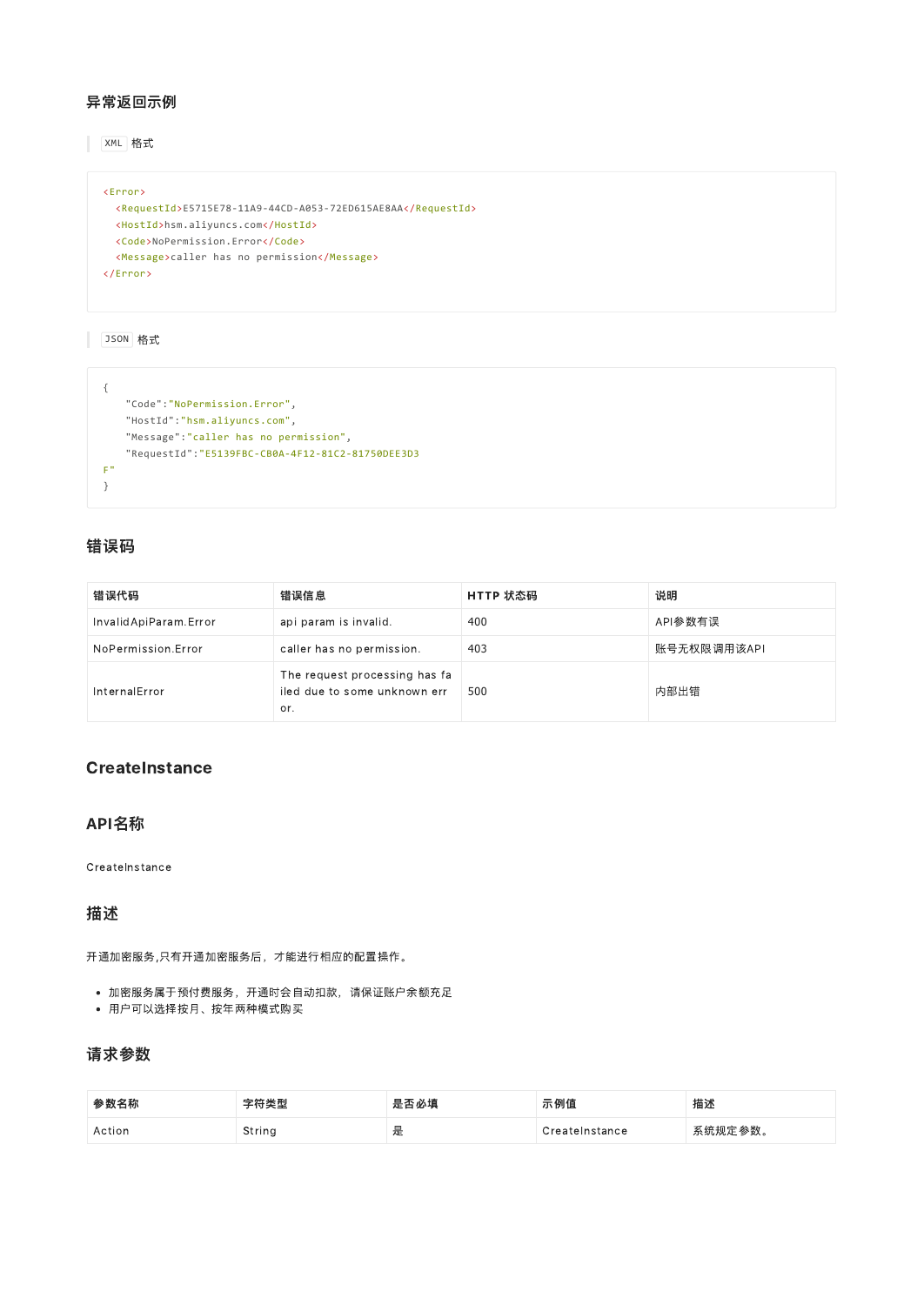| 参数名称            | 字符类型    | 是否必填 | 示例值                                      | 描述                                                                                                                                                     |
|-----------------|---------|------|------------------------------------------|--------------------------------------------------------------------------------------------------------------------------------------------------------|
| ClientToken     | String  | 是    | 97C68796-EB7F-4D41-9<br>D5B-12B909D76508 | 用于保证请求的幂等性。<br>由客户端生成该参数值,<br>要保证在不同请求间唯<br>$-$ .                                                                                                      |
| HsmOem          | String  | 是    | jnta                                     | 设备厂商, 目前支持如下<br>厂商<br>• jnta:江南天安                                                                                                                      |
| HsmDeviceType   | String  | 是    | jnta.SJJ1528                             | 设备类型, 根据厂商匹配<br>设备类型<br>• jnta:jnta.SJJ1528                                                                                                            |
| RegionId        | String  | 是    | cn-hangzhou                              | 区域ID。通过API Describ<br>eRegions查看可用的区域I<br>$\mathsf D$ .                                                                                                |
| Zoneld          | String  | 是    | cn-hangzhou-a                            | 可用区ID。通过API Descr<br>ibeRegions查看可用的可<br>用区ID。                                                                                                         |
| Period          | Integer | 否    | $1\,$                                    | 购买资源的时长。默认为<br>1 <sub>o</sub>                                                                                                                          |
| PeriodUnit      | String  | 否    | Month                                    | 购买资源的时长。可选值<br>Month / Year.<br>PeriodUnit 为 Month<br>时,<br>• Period 取值 {1,2,3,4,<br>6, 9<br>PeriodUnit 为 Year 时,<br>• Period 取值 {1,2,3}<br>默认值: Month |
| Quantity        | Integer | 否    | $\mathbf{1}$                             | 购买实例个数。默认为1.一<br>次最多购买10个。                                                                                                                             |
| ResourceOwnerId | String  | 否    | 123456789                                | 资源拥有者ID。只有资源<br>拥有者才能加密实例进行<br>相关配置。 不传默认调用<br>者即为资源拥有者。                                                                                               |

# 返回参数

| 参数名称       | 字符类型   | 示例值                                      | 描述                                 |
|------------|--------|------------------------------------------|------------------------------------|
| Instanceld | String | hsm-cn-vi30bil8i001                      | 加密实例ID,由系统生成,全局唯<br>一。是访问加密实例的唯一标识 |
| RequestId  | String | 4C467B38-3910-447D-87BC-A<br>C049166F216 | 请求唯一ID。                            |

# 示例

请求示例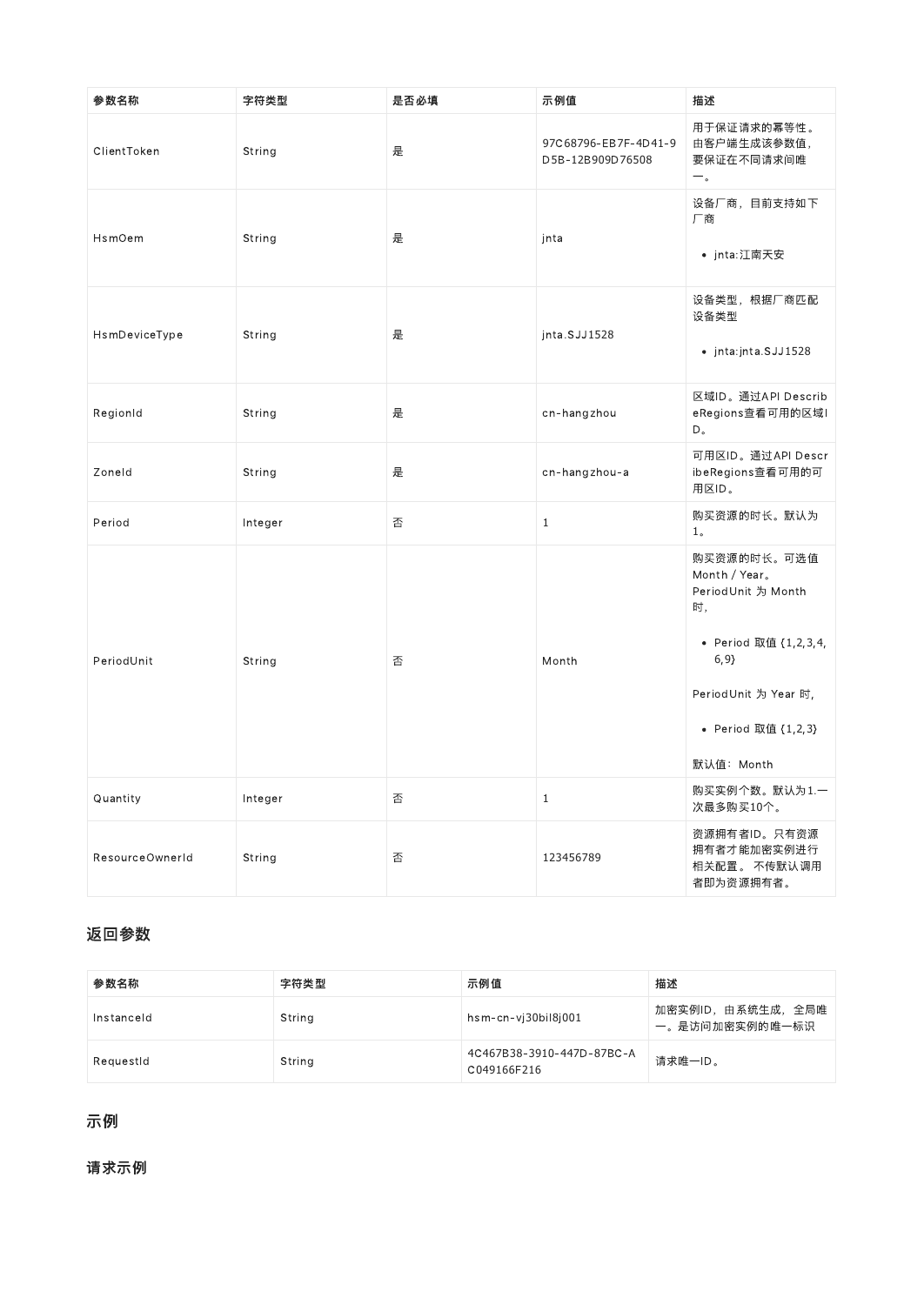```
/?ClientToken=97C68796‐EB7F‐4D41‐9D5B‐12B909D76508
&HsmDeviceType=jnta
&HsmOem=jnta.SJJ1528
&RegionId=cn‐hangzhou
&ZoneId=cn‐hangzhou‐a
&Period=1
&PeriodUnit=Month
&Quantity=1
&ResourceOwnerId=123456789
&<公共请求参数>
```
#### 正常返回示例

XML 格式

```
<CreateInstanceResponse>
 <InstanceIds>
   <InstanceId>hsm‐cn‐vj30bil8j001</InstanceId>
   <InstanceId>hsm‐cn‐vj30bil8j002</InstanceId>
 </InstanceIds>
 <RequestId>4C467B38‐3910‐447D‐87BC‐AC049166F216</RequestId>
</CreateInstanceResponse>
```
JSON 格式

```
{
   "InstanceIds":[
       "hsm‐cn‐vj30bil8j001",
       "hsm‐cn‐vj30bil8j0012"
   ],
   "RequestId":"4C467B38‐3910‐447D‐87BC‐AC049166F216"
}
```
#### 异常返回示例

XML 格式

```
<Error>
 <RequestId>F97385E8‐BA30‐4035‐BF42‐06AB2C313EDD</RequestId>
 <HostId>hsm.aliyuncs.com</HostId>
 <Code>InvalidParameter.OwnerId</Code>
 <Message>OwnerId does not belong to this bid</Message>
</Error>
```
JSON 格式

```
{
   "Code":"InvalidParameter.OwnerId",
   "HostId":"hsm.aliyuncs.com",
   "Message":"OwnerId does not belong to this bid",
   "RequestId":"A0DC172C‐D3F8‐42E2‐A42E‐082D35AF281
4"
}
```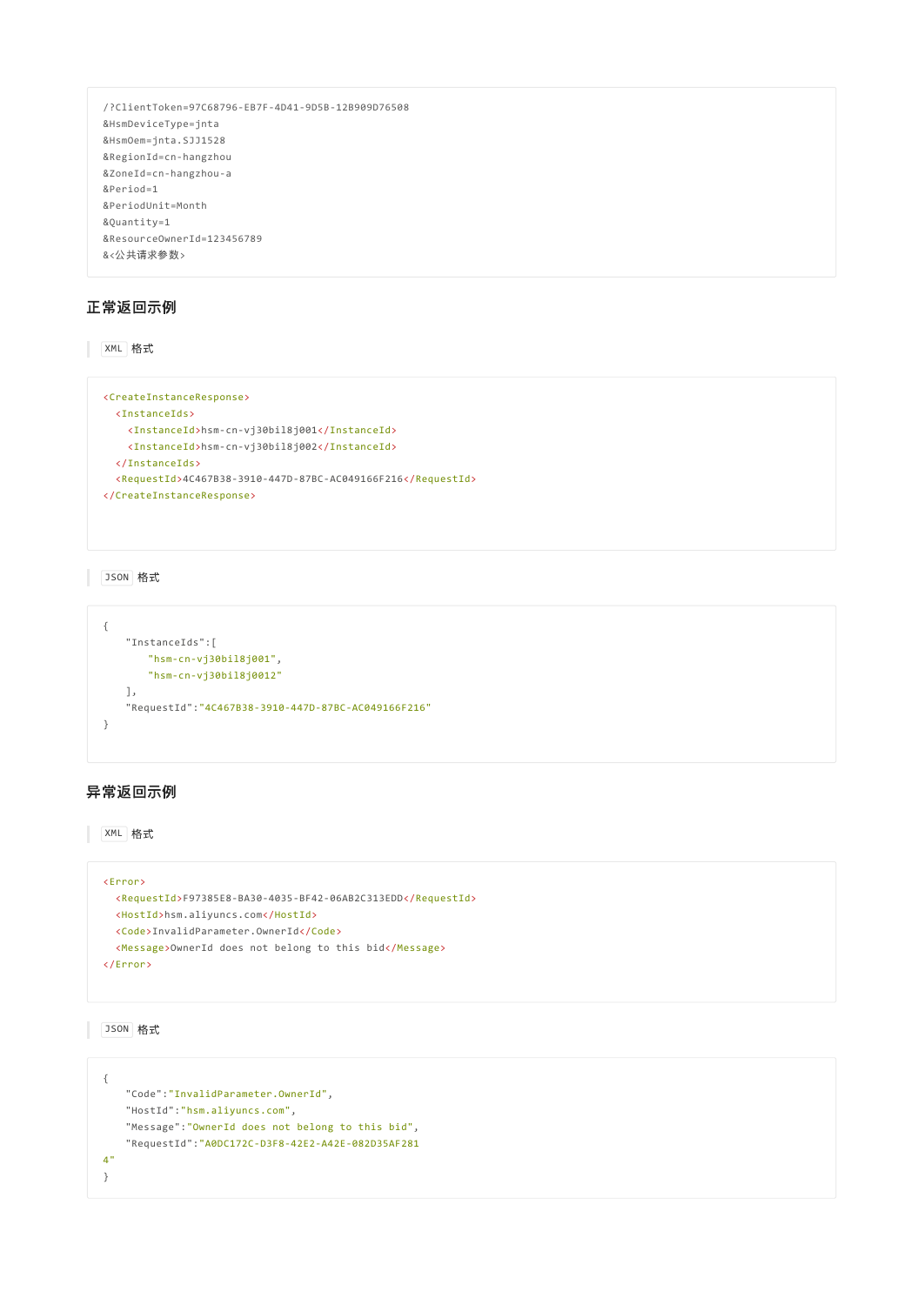## 错误码

| 错误代码                             | 错误信息                                                                 | HTTP 状态码 | 说明               |
|----------------------------------|----------------------------------------------------------------------|----------|------------------|
| HsmlnventoryNotEnough.Error      | hsm instance'inventory is not<br>enough                              | 400      | 库存不足             |
| UnsupportedCallerType            | This caller type is not allowed<br>to invoke this api                | 403      | AK对应的账号不支持调用该API |
| NoRelaNameAuthentication         | user need be rela name authe<br>ntication                            | 403      | 账号需要实名认证         |
| GetUserAccountInfoFailed         | Failed to get the specified acc<br>ount info.                        | 400      | 获取用户信息失败         |
| CannotGetInstanceId              | cannot get the instance id for<br>this order.                        | 500      | 创建订单时获取实例信息失败    |
| ClientTokenParameterMismatc<br>h | Client token parameter conflic<br>$\ddagger$                         | 400      | 幂等token冲突        |
| AccountBookNotExists             | account book not exists                                              | 400      | 账本不存在            |
| InvalidRequestParameter          | your request parameter is inco<br>rrect                              | 400      | 请求参数有误           |
| InsufficientBalance              | insufficient balance                                                 | 400      | 账户余额不足           |
| InternalError                    | The request processing has fa<br>iled due to some unknown err<br>or. | 500      | 内部出错             |

## **RenewInstance**

#### API名称

RenewInstance

## 描述

续费加密服务,释放状态的实例无法续费。

- 加密服务属于预付费服务,开通时会自动扣款,请保证账户余额充足
- 用户可以选择按月、按年两种模式购买

#### 请求参数

| 参数名称        | 字符类型    | 是否必填 | 示例值                                      | 描述                                       |
|-------------|---------|------|------------------------------------------|------------------------------------------|
| Action      | String  | 是    | Renewinstance                            | 系统规定参数。                                  |
| ClientToken | String  | 是    | 97C68796-EB7F-4D41-9<br>D5B-12B909D76508 | 用于保证请求的幂等性。<br>由客户端生成该参数值,<br>要保证在不同请求间唯 |
| Instanceld  | String  | 是    | hsm-cn-vj30bil8j001                      | 加密实例ID。                                  |
| Period      | Integer | 否    | 1                                        | 续费资源的时长。默认为1                             |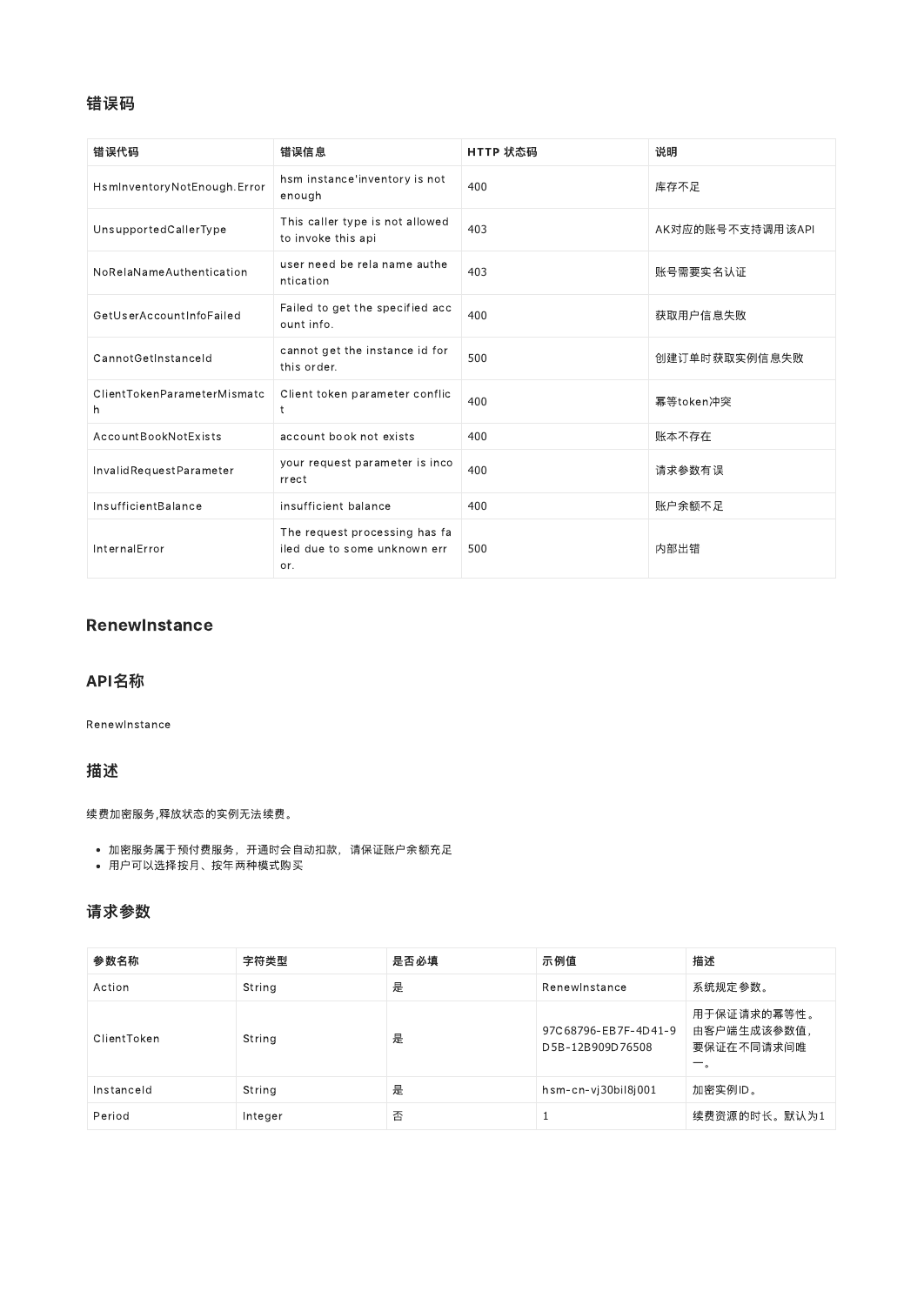| 参数名称            | 字符类型   | 是否必填 | 示例值       | 描述                                                                                                                                                     |
|-----------------|--------|------|-----------|--------------------------------------------------------------------------------------------------------------------------------------------------------|
| PeriodUnit      | String | 否    | Month     | 购买资源的时长。可选值<br>Month / Year.<br>PeriodUnit 为 Month<br>时,<br>• Period 取值 {1,2,3,4,<br>6, 9<br>PeriodUnit 为 Year 时,<br>• Period 取值 {1,2,3}<br>默认值: Month |
| ResourceOwnerId | String | 否    | 123456789 | 资源拥有者ID。只有资源<br>拥有者才能加密实例进行<br>相关配置。 不传默认调用<br>者即为资源拥有者。                                                                                               |

#### 返回参数

| 参数名称      | 字符类型   | 示例值                                      | 描述      |
|-----------|--------|------------------------------------------|---------|
| RequestId | String | 4C467B38-3910-447D-87BC-A<br>C049166F216 | 请求唯一ID。 |

## 示例

#### 请求示例

```
/?ClientToken=97C68796‐EB7F‐4D41‐9D5B‐12B909D76508
&InstanceId=hsm‐cn‐vj30bil8j001
&Period=1
&PeriodUnit=Month
&ResourceOwnerId=1234567890
&<公共请求参数>
```
## 正常返回示例

XML 格式

```
<RenewInstanceResponse>
 <RequestId>4C467B38‐3910‐447D‐87BC‐AC049166F216</RequestId>
</RenewInstanceResponse>
```
JSON 格式

{ "RequestId":"4C467B38‐3910‐447D‐87BC‐AC049166F21 6" }

## 异常返回示例

XML 格式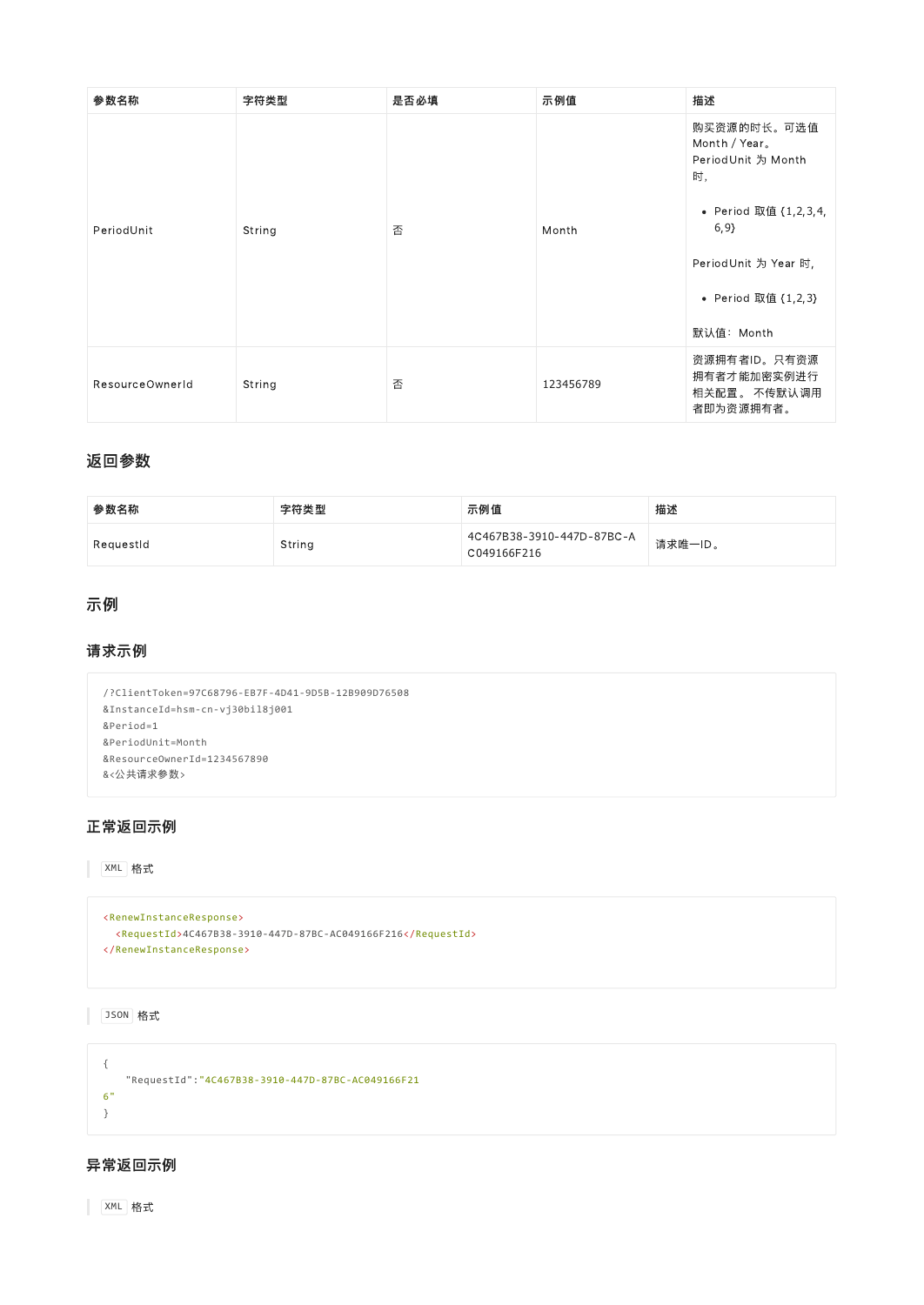```
<Error>
 <RequestId>F97385E8‐BA30‐4035‐BF42‐06AB2C313EDD</RequestId>
 <HostId>hsm.aliyuncs.com</HostId>
 <Code>InvalidParameter.OwnerId</Code>
 <Message>OwnerId does not belong to this bid</Message>
</Error>
```
JSON 格式

```
{
   "Code":"InvalidParameter.OwnerId",
   "HostId":"hsm.aliyuncs.com",
   "Message":"OwnerId does not belong to this bid",
   "RequestId":"A0DC172C‐D3F8‐42E2‐A42E‐082D35AF281
4"}
```
## 错误码

| 错误代码                             | 错误信息                                                                 | HTTP 状态码 | 说明               |
|----------------------------------|----------------------------------------------------------------------|----------|------------------|
| HsminstanceNotExist.Frror        | hsm instance not exist                                               | 400      | 加密实例不存在。         |
| HsminstanceReleased.Error        | hsm instance is released                                             | 400      | 加密实已经释放。         |
| UnsupportedCallerType            | This caller type is not allowed<br>to invoke this api                | 403      | AK对应的账号不支持调用该API |
| GetUserAccountInfoFailed         | Failed to get the specified acc<br>ount info.                        | 400      | 获取用户信息失败         |
| ClientTokenParameterMismatc<br>h | Client token parameter conflic<br>t                                  | 400      | 幂等token冲突        |
| AccountBookNotExists             | account book not exists                                              | 400      | 账本不存在            |
| InvalidRequestParameter          | your request parameter is inco<br>rrect                              | 400      | 请求参数有误           |
| InsufficientBalance              | insufficient balance                                                 | 400      | 账户余额不足           |
| InternalError                    | The request processing has fa<br>iled due to some unknown err<br>or. | 500      | 内部出错             |

#### **ReleaseInstance**

## API名称

ReleaseInstance

## 描述

释放加密实例。

- 实例被释放后,相关数据全部丢失且永久不可恢复。
- 任何状态的加密服务都能进行释放,请谨慎调用该操作。

#### 请求参数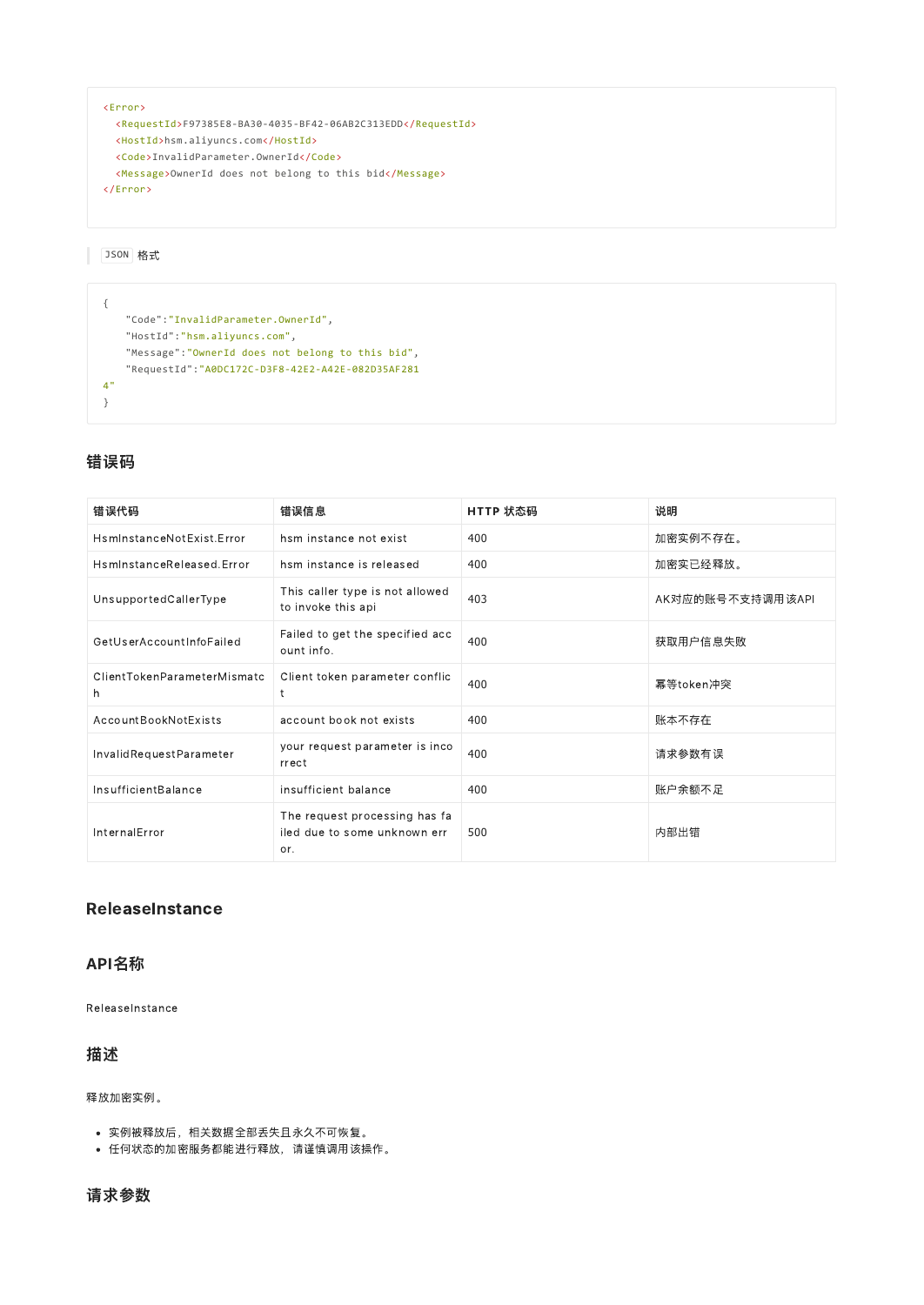| 参数名称            | 字符类型   | 是否必填 | 示例值             | 描述                                                       |
|-----------------|--------|------|-----------------|----------------------------------------------------------|
| Action          | String | 是    | ReleaseInstance | 系统规定参数。                                                  |
| 熱数名称 Id         | 家符券型   | 是否必填 |                 | 樊襔□。                                                     |
| ResourceOwnerId | String | 否    | 123456789       | 资源拥有者ID。只有资源<br>拥有者才能加密实例进行<br>相关配置。 不传默认调用<br>者即为资源拥有者。 |

## 返回参数

| 参数名称      | 字符类型   | 示例值                                      | 描述    |
|-----------|--------|------------------------------------------|-------|
| ReauestId | String | 4C467B38-3910-447D-87BC-A<br>C049166F216 | 请求ID。 |

## 示例

#### 请求示例

```
/?Action=ReleaseInstance
&InstanceId=hsm‐cn‐vj30bil8j001
&ResourceOwnerId=1234567890
&<公共请求参数>
```
## 正常返回示例

XML 格式

```
<ReleaseInstanceResponse>
 <RequestId>4C467B38‐3910‐447D‐87BC‐AC049166F216</RequestId>
</ReleaseInstanceResponse>
```
JSON 格式

```
{
   "RequestId":"4C467B38‐3910‐447D‐87BC‐AC049166F21
6"
}
```
## 异常返回示例

XML 格式

```
<Error>
 <RequestId>F97385E8‐BA30‐4035‐BF42‐06AB2C313EDD</RequestId>
 <HostId>hsm.aliyuncs.com</HostId>
<Code>InvalidParameter.OwnerId</Code>
 <Message>OwnerId does not belong to this bid</Message>
</Error>
```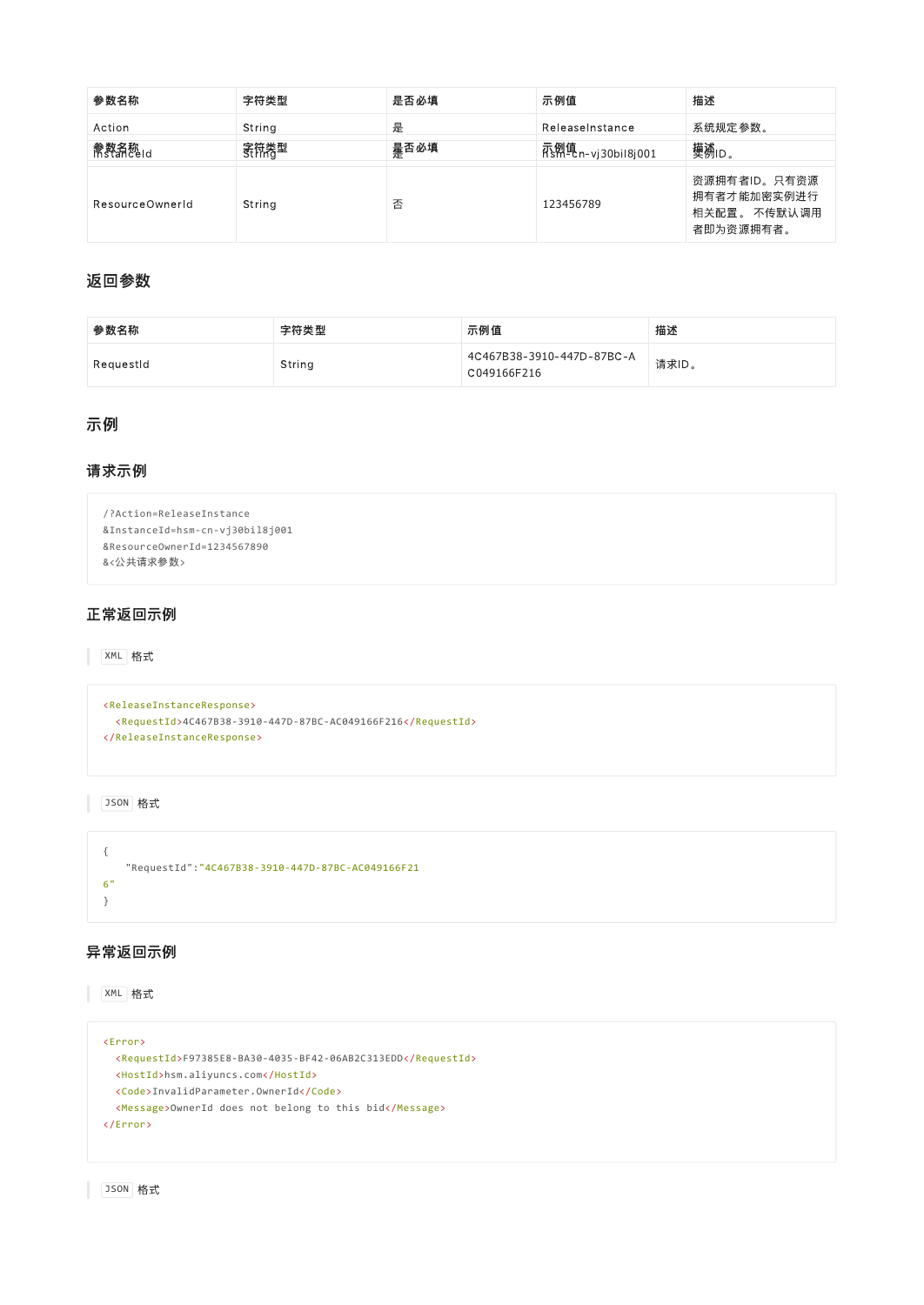```
{
   "Code":"InvalidParameter.OwnerId",
   "HostId":"hsm.aliyuncs.com",
   "Message":"OwnerId does not belong to this bid",
   "RequestId":"A0DC172C‐D3F8‐42E2‐A42E‐082D35AF281
4"
}
```
## 错误码

| 错误代码                      | 错误信息                                                                 | HTTP 状态码 | 说明               |
|---------------------------|----------------------------------------------------------------------|----------|------------------|
| HsminstanceNotExist.Error | hsm instance not exist                                               | 400      | 加密实例不存在。         |
| UnsupportedCallerType     | This caller type is not allowed<br>to invoke this api                | 403      | AK对应的账号不支持调用该API |
| GetUserAccountInfoFailed  | Failed to get the specified acc<br>ount info.                        | 400      | 获取用户信息失败         |
| AccountBookNotExists      | account book not exists                                              | 400      | 账本不存在            |
| InvalidRequestParameter   | your request parameter is inco<br>rrect                              | 400      | 请求参数有误           |
| InternalError             | The request processing has fa<br>iled due to some unknown err<br>or. | 500      | 内部出错             |

## **DescribeInstances**

## API名称

DescribeInstances

### 描述

查询加密实例的列表信息。

支持分页查询,每次最多查询1000个实例。

## 请求参数

| 参数名称       | 字符类型    | 是否必填 | 示例值                 | 描述                                                                                             |
|------------|---------|------|---------------------|------------------------------------------------------------------------------------------------|
| Action     | String  | 是    | DescribeInstances   | 系统规定参数。                                                                                        |
| RegionId   | String  | 是    | cn-hangzhou         | 区域ID。                                                                                          |
| HsmStatus  | Integer | 否    | 1                   | 加密实例状态。<br>• 1:未配置<br>• 2:使用中<br>• 3:已过期(过期7天后会<br>自动释放失效)<br>• 4:已失效(失效后用户<br>产生的数据会全部清<br>空) |
| Instanceld | String  | 否    | hsm-cn-vj30bil8j001 | 加密实例ID。                                                                                        |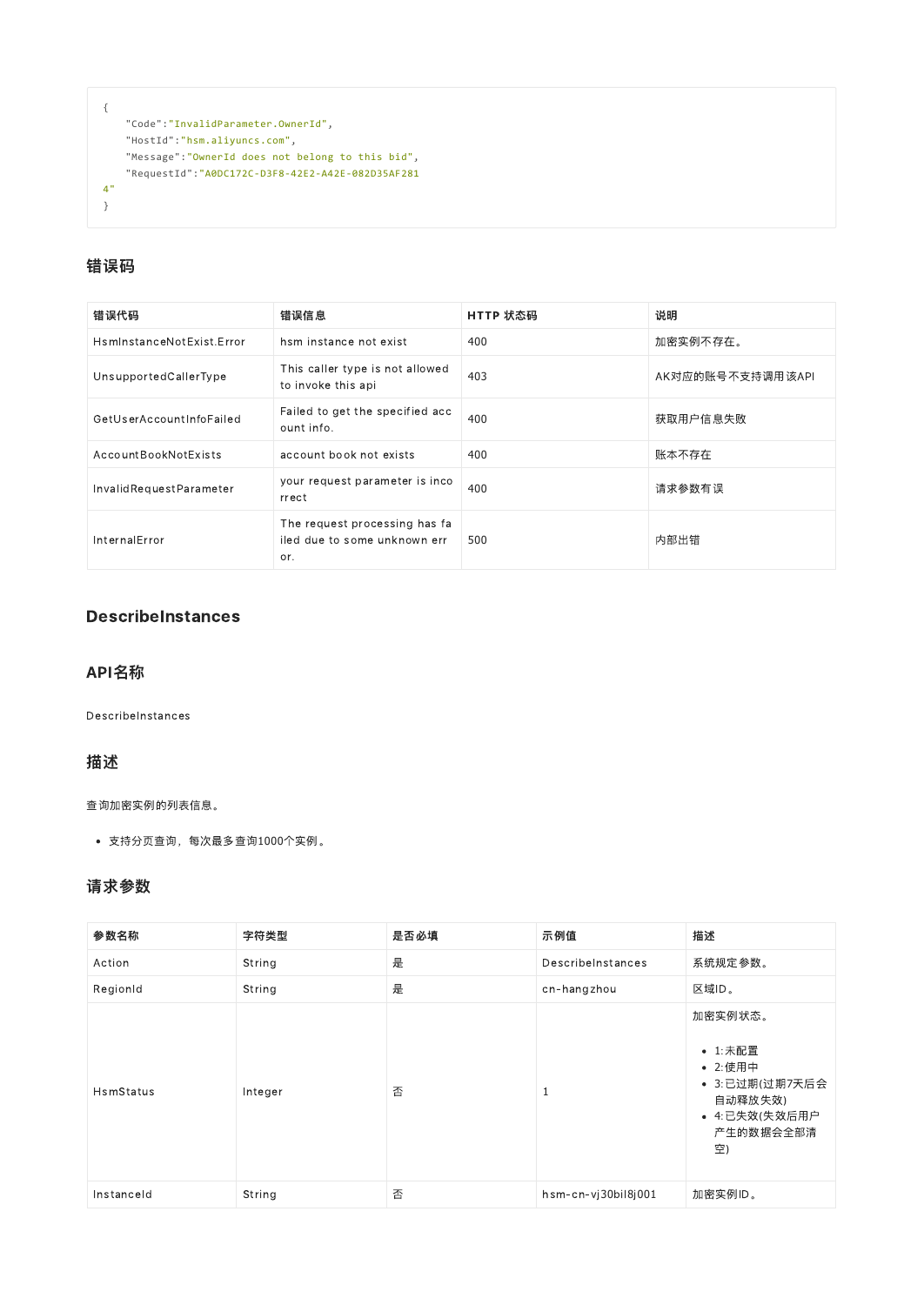| 参数名称        | 字符类型    | 是否必填 | 示例值 | 描述                            |
|-------------|---------|------|-----|-------------------------------|
| CurrentPage | Integer | 否    |     | 当前页数。默认为1。                    |
| PageSize    | Integer | 否    | 20  | 每页查询数目。默认为2<br>0, 取值范围1~1000。 |

## 返回参数

| 参数名称                           | 字符类型    | 示例值                                      | 描述                                                                                         |
|--------------------------------|---------|------------------------------------------|--------------------------------------------------------------------------------------------|
| RequestId                      | String  | 4C467B38-3910-447D-87BC-A<br>C049166F216 | 请求ID。                                                                                      |
| TotalCount                     | Integer | 1000                                     | 加密实例总数。                                                                                    |
| Instances                      |         |                                          | 实例列表                                                                                       |
| -Instanceld                    | String  | hsm-cn-vj30bil8j001                      | 加密实例ID。                                                                                    |
| -RegionId                      | String  | cn-hangzhou                              | 加密实例所在区域ID。                                                                                |
| $-$ Zoneld                     | String  | cn-hangzhou-a                            | 加密实例所在可用区ID。                                                                               |
| --HsmStatus                    | Integer | $\mathbf{1}$                             | 加密实例状态。<br>• 1:未配置<br>• 2:使用中<br>• 3:已过期(过期7天后会自动释<br>放失效)<br>• 4:已失效(失效后用户产生的<br>数据会全部清空) |
| H-HsmOem                       | String  | jnta                                     | 加密实例厂商。                                                                                    |
| -HsmDeviceType                 | String  | inta.SJJ1528                             | 加密实例设备类型。                                                                                  |
| $\vdash\hspace{-1.5mm}-$ VpcId | String  | vpc-lmkmivmo6                            | 加密实例所属VPC网络ID。                                                                             |
| +-VswitchId                    | String  | vsw-u7gb0qahu                            | 加密实例所属VPC网络对应的虚拟<br>交换机ID                                                                  |
| $H - Ip$                       | String  | 192.168.1.100                            | 加密实例在VPC网络中的IP地址。                                                                          |
| $-$ Remark                     | String  | remark                                   | 加密实例备注信息。通过API Mod<br>ifyInstance可以修改。                                                     |
| <b>H-ExpiredTime</b>           | Long    | 1514382237000                            | 加密实例过期时间。精确到毫秒的<br>13位数字。                                                                  |
| -CreateTime                    | Long    | 1514382237000                            | 加密实例创建时间。精确到毫秒的<br>13位数字。                                                                  |
| <b>H</b> -WhiteList            | String  | [172.16.1.201/32, 172.16.1.0/2<br>4]     | 白名单列表                                                                                      |

## 示例

## 请求示例

```
/?Action=DescribeInstances
&RegionId=cn‐hangzhou
&CurrentPage=1
&PageSize=20
&<公共请求参数>
```
## 正常返回示例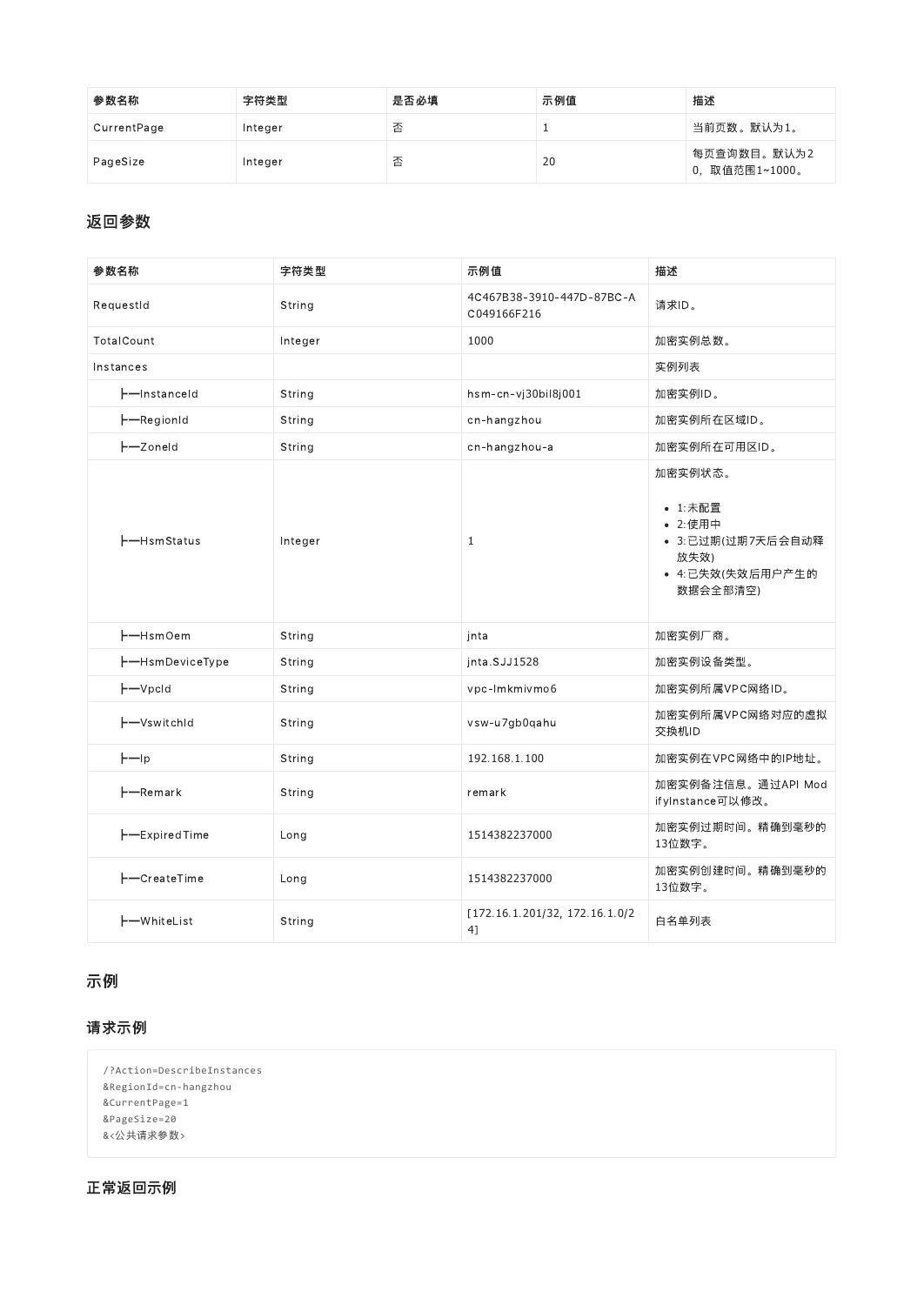```
XML 格式
```

```
<DescribeInstancesResponse>
 <TotalCount>24</TotalCount>
 <RequestId>71102E2F‐7E8B‐4737‐9023‐69B608B4DE87</RequestId>
 <Instances>
   <Instance>
     <HsmDeviceType>jnta.SJJ1528</HsmDeviceType>
     <HsmOem>jnta</HsmOem>
     <CreateTime>1516259786000</CreateTime>
     <RegionId>cn‐hangzhou</RegionId>
     <InstanceId>hsm‐cn‐mp90fxefc001</InstanceId>
     <WhiteList>[192.168.1.201/32, 192.168.1.0/24]</WhiteList>
     <HsmStatus>4</HsmStatus>
     <ZoneId>cn‐hangzhou‐a</ZoneId>
     <ExpiredTime>1516260480000</ExpiredTime>
   </Instance>
   <Instance>
     <Ip>172.16.2.112</Ip>
     <InstanceId>hsm‐cn‐v0h0askpb001</InstanceId>
     <ZoneId>cn‐hangzhou‐a</ZoneId>
     <VpcId>vpc‐235183gc4</VpcId>
     <HsmDeviceType>jnta.SJJ1528</HsmDeviceType>
     <HsmOem>jnta</HsmOem>
     <RegionId>cn‐hangzhou</RegionId>
     <CreateTime>1507636565000</CreateTime>
     <VswitchId>vsw‐bp1v3gk0puqyfkhu23wpg</VswitchId>
     <WhiteList>[172.16.2.113/24]</WhiteList>
     <HsmStatus>2</HsmStatus>
     <Remark>sss</Remark>
     <ExpiredTime>1518278400000</ExpiredTime>
   </Instance>
  </Instances>
</DescribeInstancesResponse>
```
JSON 格式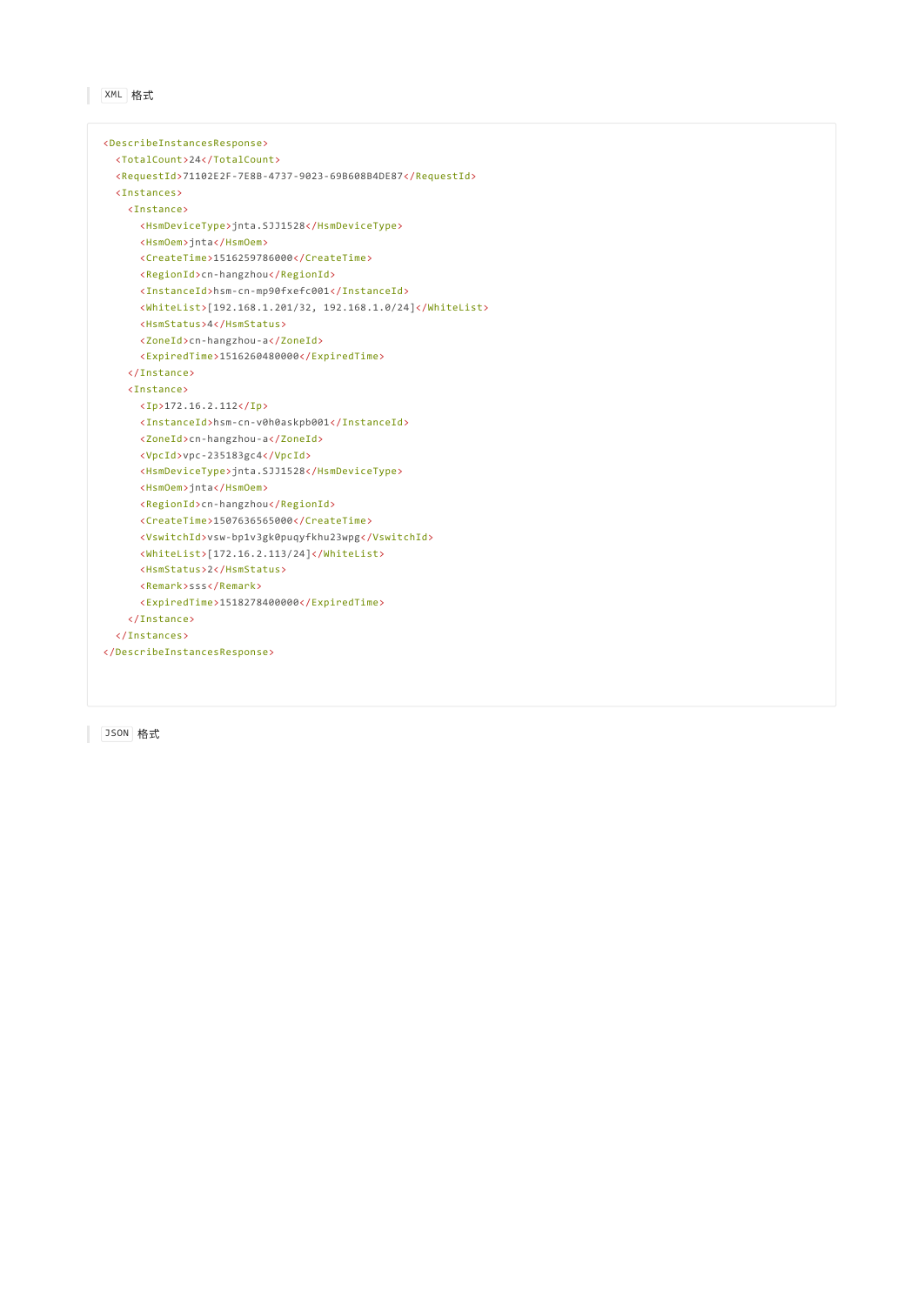```
{
   "Instances":[
      {
           "CreateTime":1516259786000,
          "ExpiredTime":1516260480000,
          "HsmDeviceType":"jnta.SJJ1528",
          "HsmOem":"jnta",
          "HsmStatus":4,
          "InstanceId":"hsm‐cn‐mp90fxefc001",
          "RegionId":"cn‐hangzhou",
           "WhiteList":"[192.168.1.201/32, 192.168.1.0/24]"
,
          "ZoneId":"cn‐hangzhou‐a"
      },
       {
          "CreateTime":1507636565000,
          "ExpiredTime":1518278400000,
          "HsmDeviceType":"jnta.SJJ1528",
          "HsmOem":"jnta",
           "HsmStatus":2,
           "InstanceId":"hsm‐cn‐v0h0askpb001",
           "Ip":"172.16.2.112",
           "RegionId":"cn‐hangzhou",
          "Remark":"sss",
          "VpcId":"vpc‐235183gc4",
          "VswitchId":"vsw‐bp1v3gk0puqyfkhu23wpg",
          "WhiteList":"[172.16.2.113/24]",
           "ZoneId":"cn‐hangzhou‐a"
      }
   ],
   "RequestId":"222C4A9D‐D3F9‐4D0F‐A924‐CB20FAE913A8",
   "TotalCount":2
}
```
### 异常返回示例

XML 格式

```
<Error>
<RequestId>E5715E78‐11A9‐44CD‐A053‐72ED615AE8AA</RequestId>
 <HostId>hsm.aliyuncs.com</HostId>
<Code>NoPermission.Error</Code>
 <Message>caller has no permission</Message>
</Error>
```
JSON 格式

```
{
   "Code":"NoPermission.Error",
   "HostId":"hsm.aliyuncs.com",
   "Message":"caller has no permission",
   "RequestId":"E5139FBC‐CB0A‐4F12‐81C2‐81750DEE3D3
F"
}
```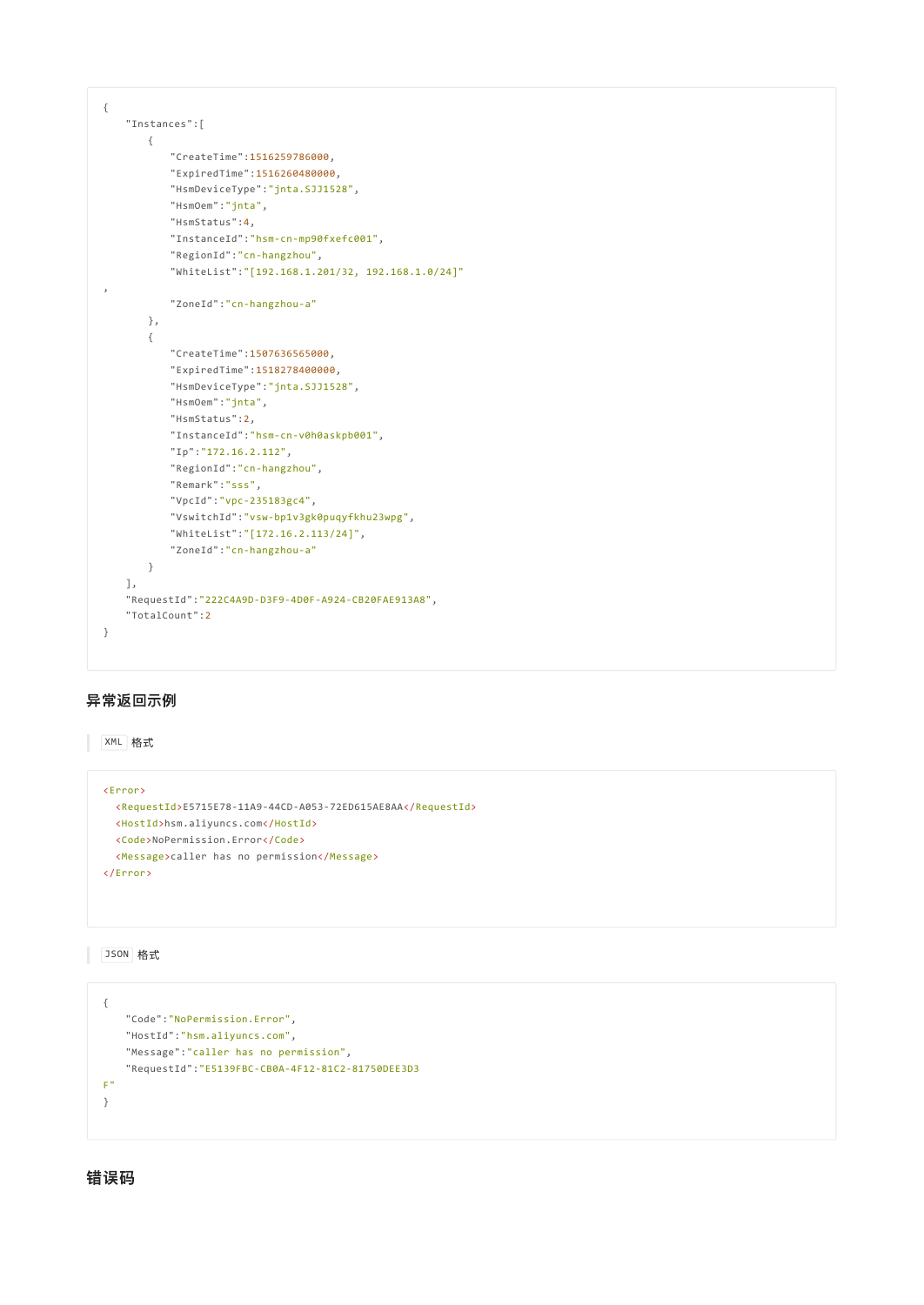| 错误代码                  | 错误信息                                                                 | HTTP 状态码 | 说明          |
|-----------------------|----------------------------------------------------------------------|----------|-------------|
| InvalidApiParam.Error | api param is invalid.                                                | 400      | API参数有误     |
| NoPermission.Error    | caller has no permission.                                            | 403      | 账号无权限调用该API |
| InternalError         | The request processing has fa<br>iled due to some unknown err<br>or. | 500      | 内部出错        |

## ModifyInstance

## API名称

ModifyInstance

## 描述

更新加密服务的实例信息。

## 请求参数

| 参数名称       | 字符类型   | 是否必填 | 示例值                 | 描述                  |
|------------|--------|------|---------------------|---------------------|
| Action     | String | 是    | ModifyInstance      | 系统规定参数。             |
| Instanceld | String | 是    | hsm-cn-vj30bil8j001 | 加密实例ID。             |
| Remark     | String | 是    | 备注                  | 备注信息。最大1000个字<br>符。 |

## 返回参数

| 参数名称      | 字符类型   | 示例值                                      | 描述    |
|-----------|--------|------------------------------------------|-------|
| ReauestId | String | 4C467B38-3910-447D-87BC-A<br>C049166F216 | 请求ID。 |

## 示例

## 请求示例

| /?Action=ModifyInstance         |
|---------------------------------|
| &InstanceId=hsm-cn-vj30bil8j001 |
| &Remark=备注                      |
| &ResourceOwnerId=1234567890     |
| &<公共请求参数>                       |

## 正常返回示例

XML 格式

```
<ModifyInstanceResponse>
 <RequestId>4C467B38‐3910‐447D‐87BC‐AC049166F216</RequestId>
</ModifyInstanceResponse>
```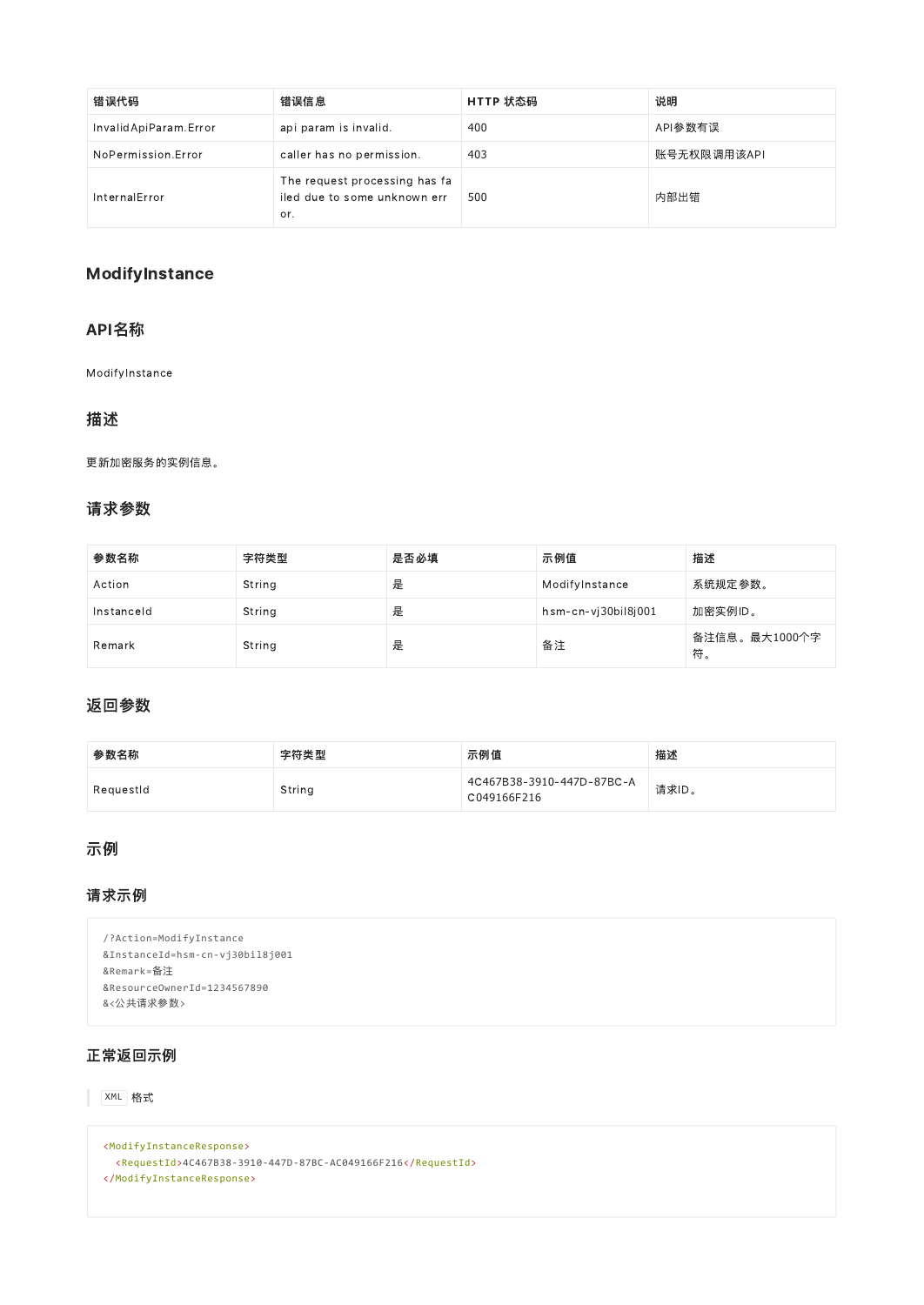```
{
   "RequestId":"4C467B38‐3910‐447D‐87BC‐AC049166F21
6"
}
```
## 异常返回示例

XML 格式

#### <Error>

```
<RequestId>E5715E78‐11A9‐44CD‐A053‐72ED615AE8AA</RequestId>
 <HostId>hsm.aliyuncs.com</HostId>
 <Code>NoPermission.Error</Code>
 <Message>caller has no permission</Message>
</Error>
```
JSON 格式

```
{
   "Code":"NoPermission.Error",
   "HostId":"hsm.aliyuncs.com",
   "Message":"caller has no permission",
   "RequestId":"E5139FBC‐CB0A‐4F12‐81C2‐81750DEE3D3
F"
}
```
### 错误码

| 错误代码                              | 错误信息                                                                 | HTTP 状态码 | 说明               |
|-----------------------------------|----------------------------------------------------------------------|----------|------------------|
| InvalidApiParam.Error             | api param is invalid.                                                | 400      | API参数有误          |
| NoPermission.Error                | caller has no permission.                                            | 403      | 账号无权限调用该API      |
| HsminstanceNotExist.Error         | hsm instance not exist                                               | 400      | 加密实例不存在。         |
| HsminstanceRemarkFormat.Er<br>ror | hsm instance remark's length<br>must not be greater than 1000        | 400      | 备注信息不能超过1000个字符。 |
| InternalError                     | The request processing has fa<br>iled due to some unknown err<br>or. | 500      | 内部出错             |

## **ConfigNetwork**

## API名称

ConfigNetwork

#### 描述

配置加密服务在VPC网络中的内网IP地址。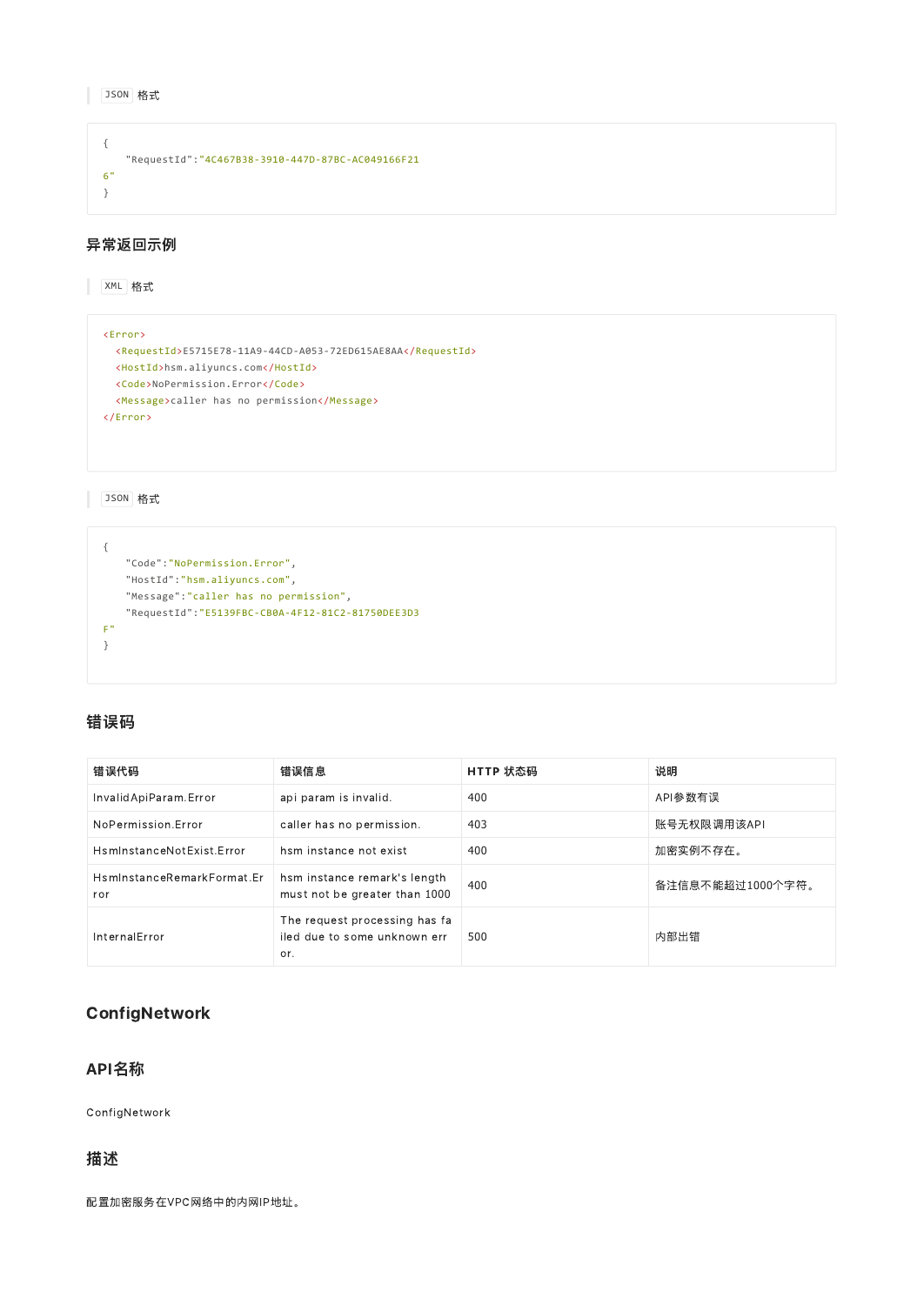未配置和使用中的加密实例才能配置网络。

#### 请求参数

| 参数名称       | 字符类型   | 是否必填 | 示例值                 | 描述                                                                                                                  |
|------------|--------|------|---------------------|---------------------------------------------------------------------------------------------------------------------|
| Action     | String | 是    | ConfigNetwork       | 系统规定参数。                                                                                                             |
| Instanceld | String | 是    | hsm-cn-vj30bil8j001 | 加密实例ID                                                                                                              |
| Ip         | String | 是    | 192.168.1.100       | 加密实例VPC网络内的IP<br>地址                                                                                                 |
| VSwitchId  | String | 是    | vsw-u7gb0gahu       | VPC网络对应的虚拟交换<br>机ID。具体获取办法请参<br>考VPC API <https: hel<br="">p.aliyun.com/document<br/>detail/34962.html&gt;</https:> |
| Vpcld      | String | 是    | vpc-lmkmivmo6       | VPC网络ID。具体获取办<br>法请参考VPC API <http<br>s://help.aliyun.com/doc<br/>ument_detail/34962.htm<br/>l&gt;</http<br>        |

#### 返回参数

| 参数名称      | 字符类型   | 示例值                                      | 描述   |
|-----------|--------|------------------------------------------|------|
| ReguestId | String | 4C467B38-3910-447D-87BC-A<br>C049166F216 | 请求ID |

## 示例

## 请求示例

```
/?InstanceId=hsm‐cn‐vj30bil8j001
&Ip=192.168.1.100
&VpcId=vpc‐lmkmivmo6
&VSwitchId=vsw‐u7gb0qahu
&ResourceOwnerId=1234567890
&<公共请求参数>
```
## 正常返回示例

#### XML 格式

```
<ConfigNetworkResponse>
 <RequestId>4C467B38‐3910‐447D‐87BC‐AC049166F216</RequestId>
</ConfigNetworkResponse>
```
#### JSON 格式

{ "RequestId":"4C467B38‐3910‐447D‐87BC‐AC049166F21 6" }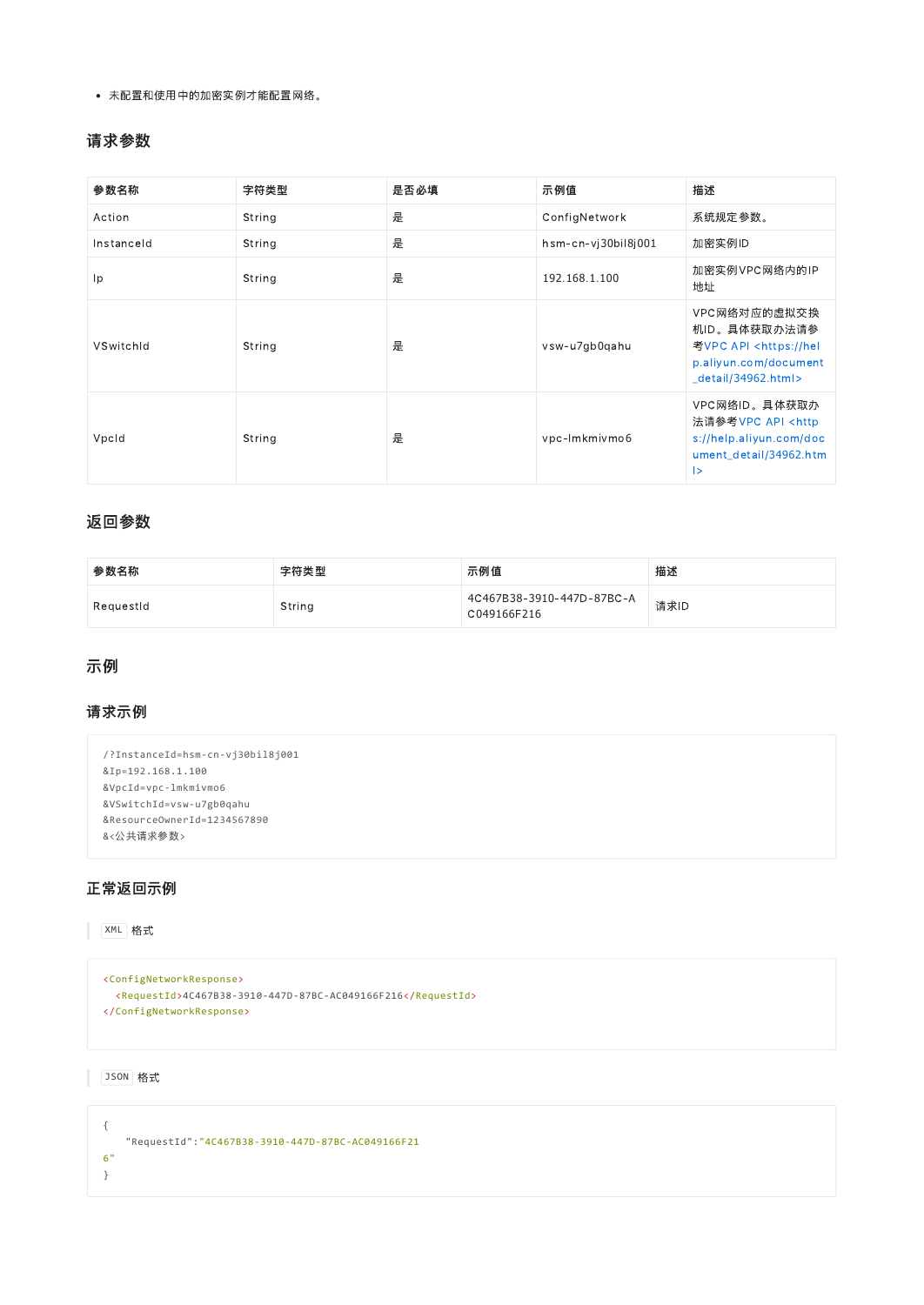#### 异常返回示例

XML 格式

```
<Error>
 <RequestId>98B0199D‐9922‐4D1F‐B857‐2BFC75A2F931</RequestId>
 <HostId>hsm.aliyuncs.com</HostId>
 <Code>HsmInstanceReleased.Error</Code>
 <Message>hsm instance is released</Message>
</Error>
```
JSON 格式

```
{
   "Code":"HsmInstanceReleased.Error",
   "HostId":"hsm.aliyuncs.com",
   "Message":"hsm instance is released",
   "RequestId":"E5851747‐3FF0‐4BDE‐8706‐30A3F37C197
2"
}
```
## 错误码

| 错误代码                      | 错误信息                                                                 | HTTP 状态码 | 说明                |
|---------------------------|----------------------------------------------------------------------|----------|-------------------|
| InvalidApiParam.Error     | api param is invalid.                                                | 400      | API参数有误           |
| NoPermission Frror        | caller has no permission.                                            | 403      | 账号无权限调用该API       |
| HsminstanceNotExist.Error | hsm instance not exist                                               | 400      | 加密实例不存在。          |
| HsminstanceExpired.Error  | hsm instance is expired                                              | 400      | 加密实例已经过期。         |
| HsminstanceReleased.Frror | hsm instance is released                                             | 400      | 加密实已经释放。          |
| VpcNotExist.Error         | vpcld is valid                                                       | 400      | Vpcld对应的VPC网络不存在。 |
| VpcIpUsed.Error           | vpc ip is used                                                       | 400      | ip地址已经被占用。        |
| HsmInstanceValid.Error    | hsm instance is valid                                                | 400      | 无效的加密实例。          |
| VpcQuery.Error            | get vpc info failed                                                  | 500      | 查询VPC信息出错。        |
| ConfigVpcIPFailed.Error   | conif vpc ip error                                                   | 500      | 配置VPC出错。          |
| InternalError.Error       | The request processing has fa<br>iled due to some unknown err<br>or. | 500      | 内部出错              |

# ConfigWhiteList

## API名称

ConfigWhiteList

#### 描述

配置加密实例的访问白名单。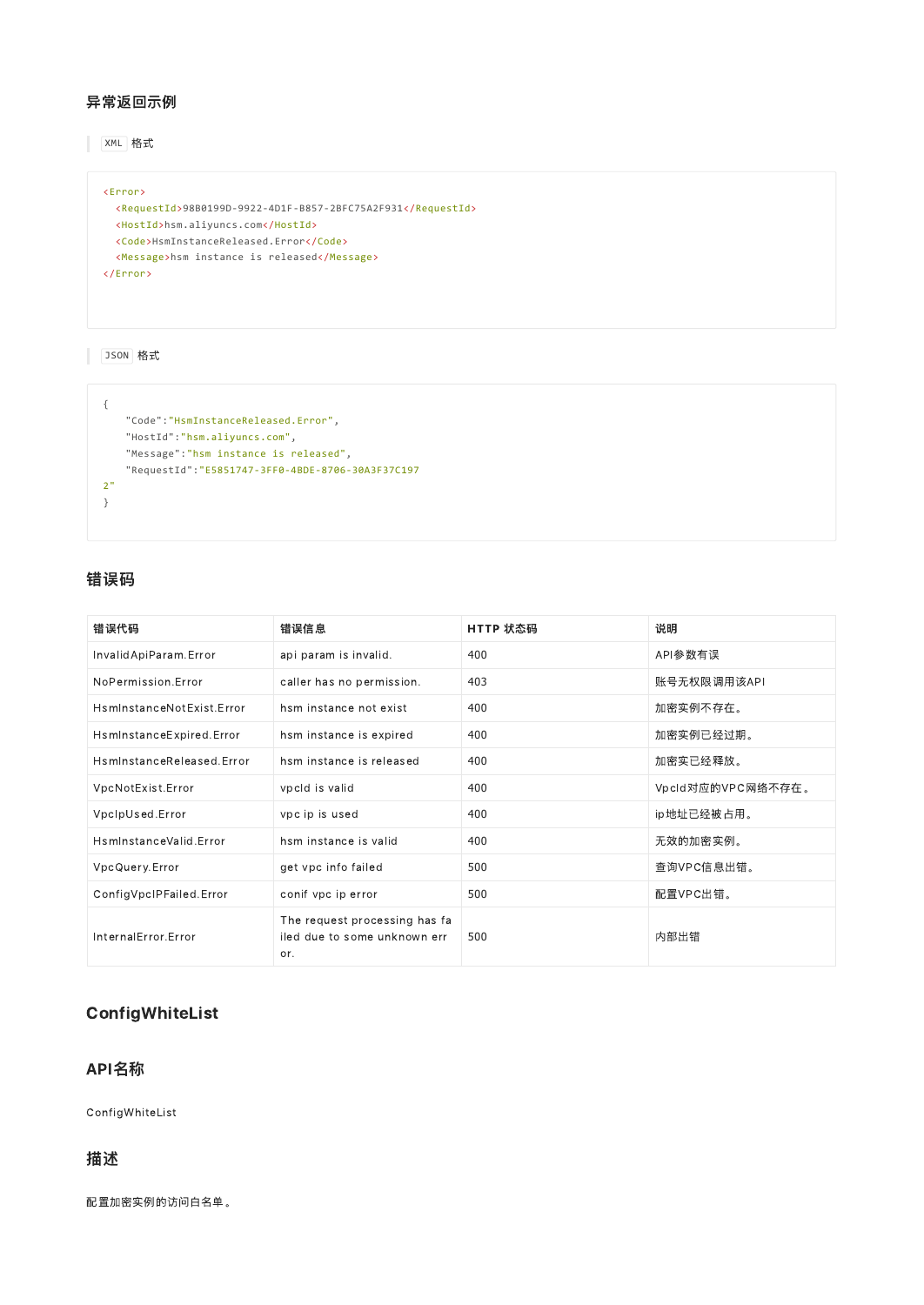- 白名单个数不能超过10个。
- 白名单可以是加密实例所在VPC网络的IP端或IP地址。
- 使用中的加密实例才能配置白名单。

## 请求参数

| 参数名称       | 字符类型   | 是否必填 | 示例值                              | 描述                     |
|------------|--------|------|----------------------------------|------------------------|
| Action     | String | 是    | ConfigWhiteList                  | 系统规定参数。                |
| Instanceld | String | 是    | hsm-cn-vi30bil8i001              | 加密实例ID。                |
| WhiteList  | String | 是    | 192.168.1.100,192.168.<br>1.0/24 | 白名单列表多个以逗号分<br>隔。最多10个 |

## 返回参数

| 参数名称      | 字符类型   | 示例值                                      | 描述      |
|-----------|--------|------------------------------------------|---------|
| RequestId | String | 4C467B38-3910-447D-87BC-A<br>C049166F216 | 请求唯一ID。 |

## 示例

## 请求示例

```
/?Action=ConfigWhiteList
&InstanceId=hsm‐cn‐vj30bil8j001
&WhiteList=192.168.1.100,192.168.1.0/24
&ResourceOwnerId=1234567890
&<公共请求参数>
```
### 正常返回示例

#### XML 格式

```
<ConfigWhiteListResponse>
 <RequestId>4C467B38‐3910‐447D‐87BC‐AC049166F216</RequestId>
</ConfigWhiteListResponse>
```
JSON 格式

```
{
   "RequestId":"4C467B38‐3910‐447D‐87BC‐AC049166F21
6"
}
```
#### 异常返回示例

**XML 格式**